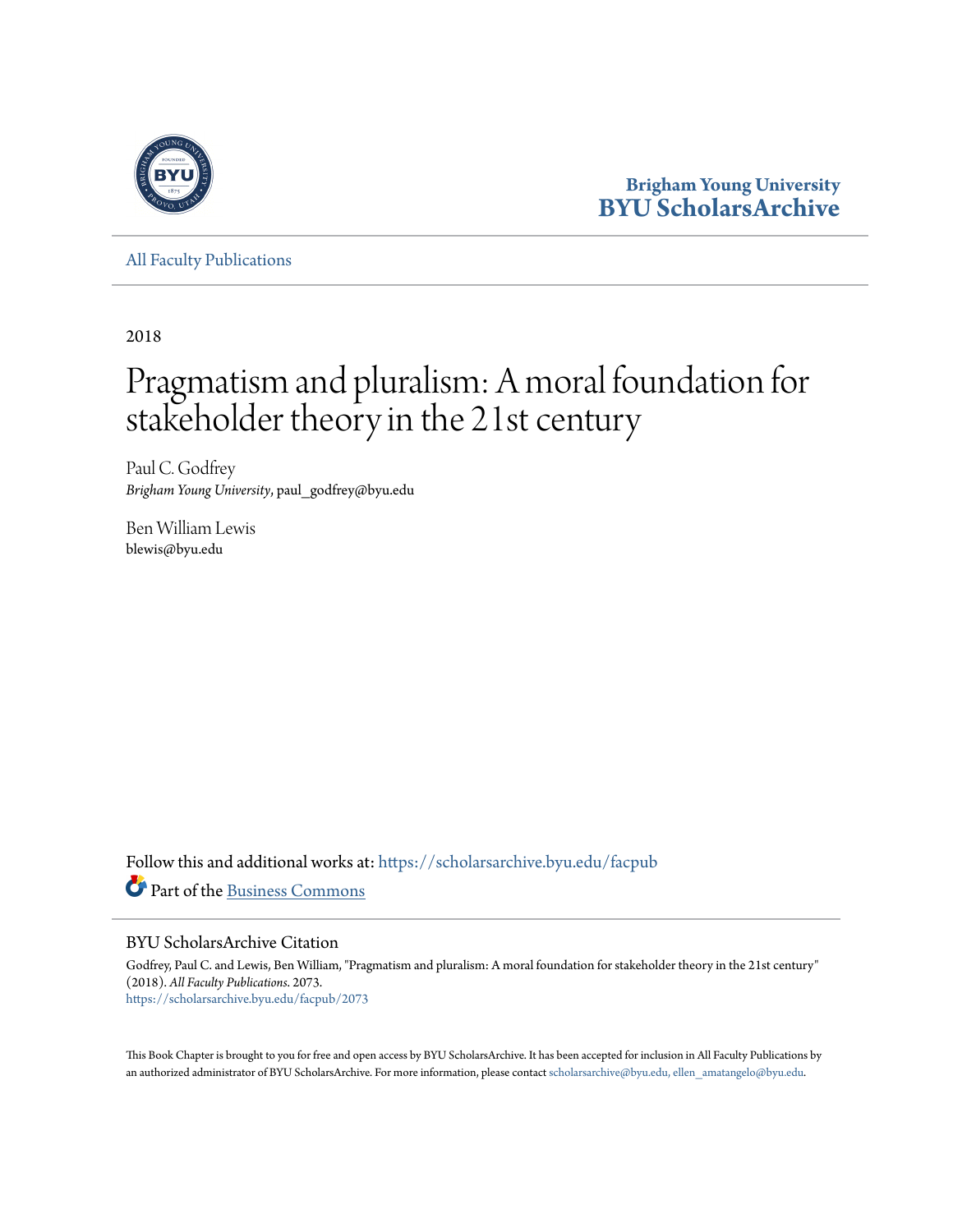# **Pragmatism and Pluralism: A moral foundation for stakeholder theory in the 21st Century**

Paul C. Godfrey William and Roceil Low Professor of Business Strategy Marriott School of Management Brigham Young University 576 TNRB Provo, UT 84602 (801) 422-4522 [Paul\\_Godfrey@byu.edu](mailto:Paul_Godfrey@byu.edu)

> Ben Lewis Assistant Professor Marriott School of Management Brigham Young University

The final definitive version of this chapter will be available in the forthcoming book, Cambridge Handbook of Stakeholder Theory edited by Jay B. Barney, Robert E. Freeman, Jeffrey S. Harrison, and Robert A. Phillips, published by Cambridge University Press.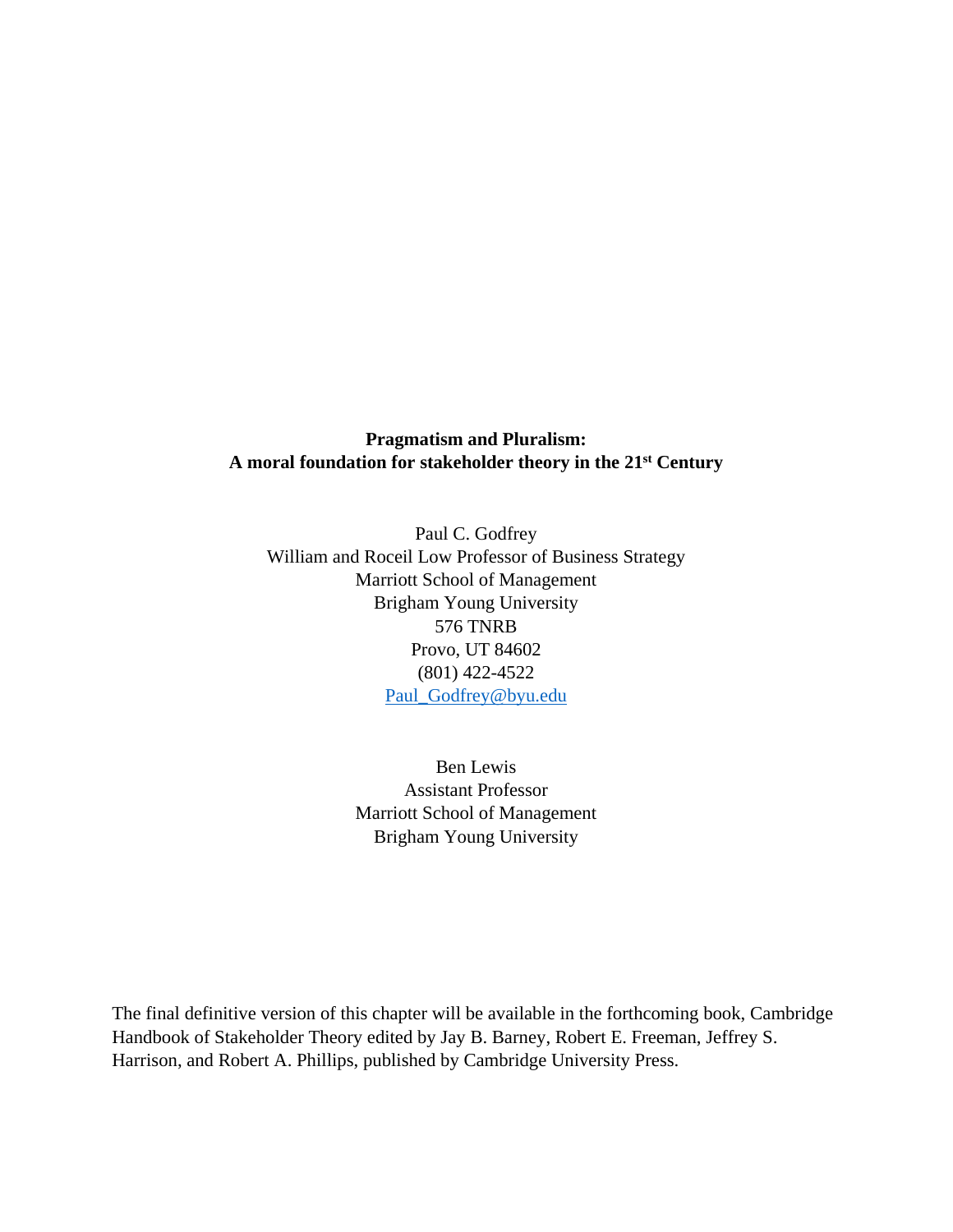# **Pragmatism and Pluralism: A moral foundation for stakeholder theory in the 21st Century**

## **ABSTRACT**

Donaldson and Preston (1995) defined the three pillars of stakeholder as descriptive, instrumental, and normative. Because of their close alignment between the instrumental and normative pillars and the moral philosophies of utilitarianism and deontology, the latter became the default moral foundations of stakeholder theory. In this chapter, we argue that the moral foundation of the descriptive pillar, pragmatism, provides a moral foundation for twenty-first century stakeholder theory. As we show, pragmatism and its close cousin pluralism fits a stakeholder theory concerned with the descriptive questions that characterize current work in stakeholder theory. Pragmatism and pluralism both see eudemonia, or human flourishing, as the outcome of moral choice. Stakeholder theory also advances an agenda of human flourishing, as positive relationships between businesses and their stakeholders contributes to individual and societal eudemonia.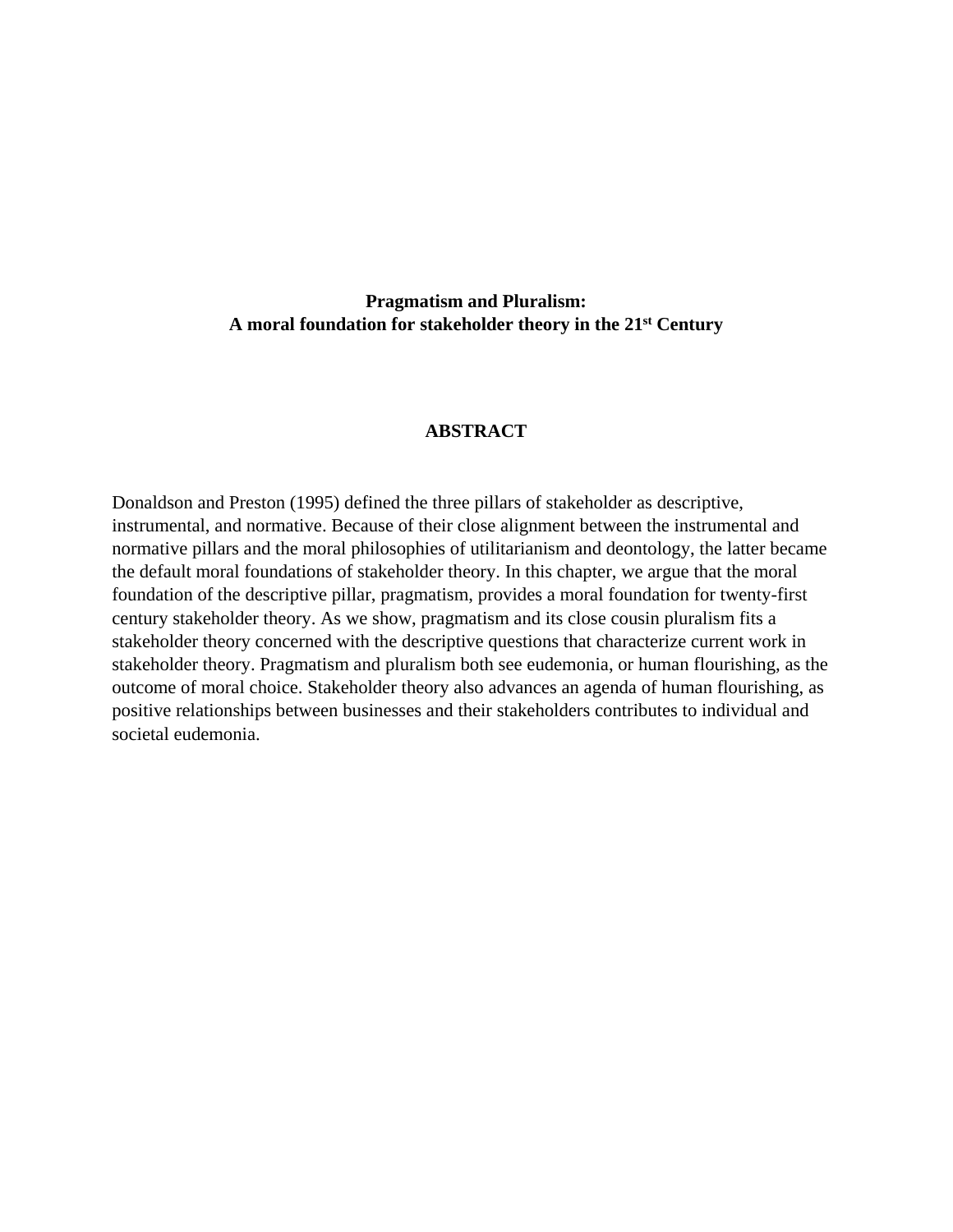## **Pragmatism and Pluralism: A moral foundation for stakeholder theory in the 21st Century**

In their now-classic mapping of the field, Donaldson and Preston (1995) grouped questions of interest in stakeholder theory into distinct groups known as the "three pillars:" descriptive, instrumental, or normative. The descriptive pillar takes up questions about what managers *actually do* in their interactions with stakeholders, while instrumental and normative pillars consider what managers *should do* to benefit their organizations and affected stakeholder groups. The imperative of should, or what managers ought to do, in the instrumental and normative pillars connected stakeholder theory to two foundational moral theories, utilitarianism and deontology. These moral foundations gave stakeholder models a set of prescriptive imperatives that connected beneficent actions towards stakeholders with moral outcomes, either in terms of greater utility or a world protective of stakeholder rights. Over time utilitarianism and deontology became the dominant moral paradigms of stakeholder theory (see Hill & Jones, 1992 and Bosse, Phillips, & Harrison, 2009 for the instrumental view; Logsdon & Wood, 2002, and Phillips, 2003 for the deontological argument).

Utilitarianism and deontology provided a foundation that could not stand the test of time, nor could they morally ground stakeholder research based on the descriptive pillar. Most lay people, and many scholars, see utilitarianism and deontology as contrasting, even contradictory ethical systems; however, the two philosophies share a common origin—the Enlightenment and employ the philosophical assumptions of the 18<sup>th</sup> Century: epistemological objectivity and ontological unity. 18<sup>th</sup> Century foundations prove ill-fitted for a 21<sup>st</sup> century world grounded in philosophical inter-subjectivity. The premise of an objective world where a single, universally recognizable moral imperative guided action encountered withering critique during the post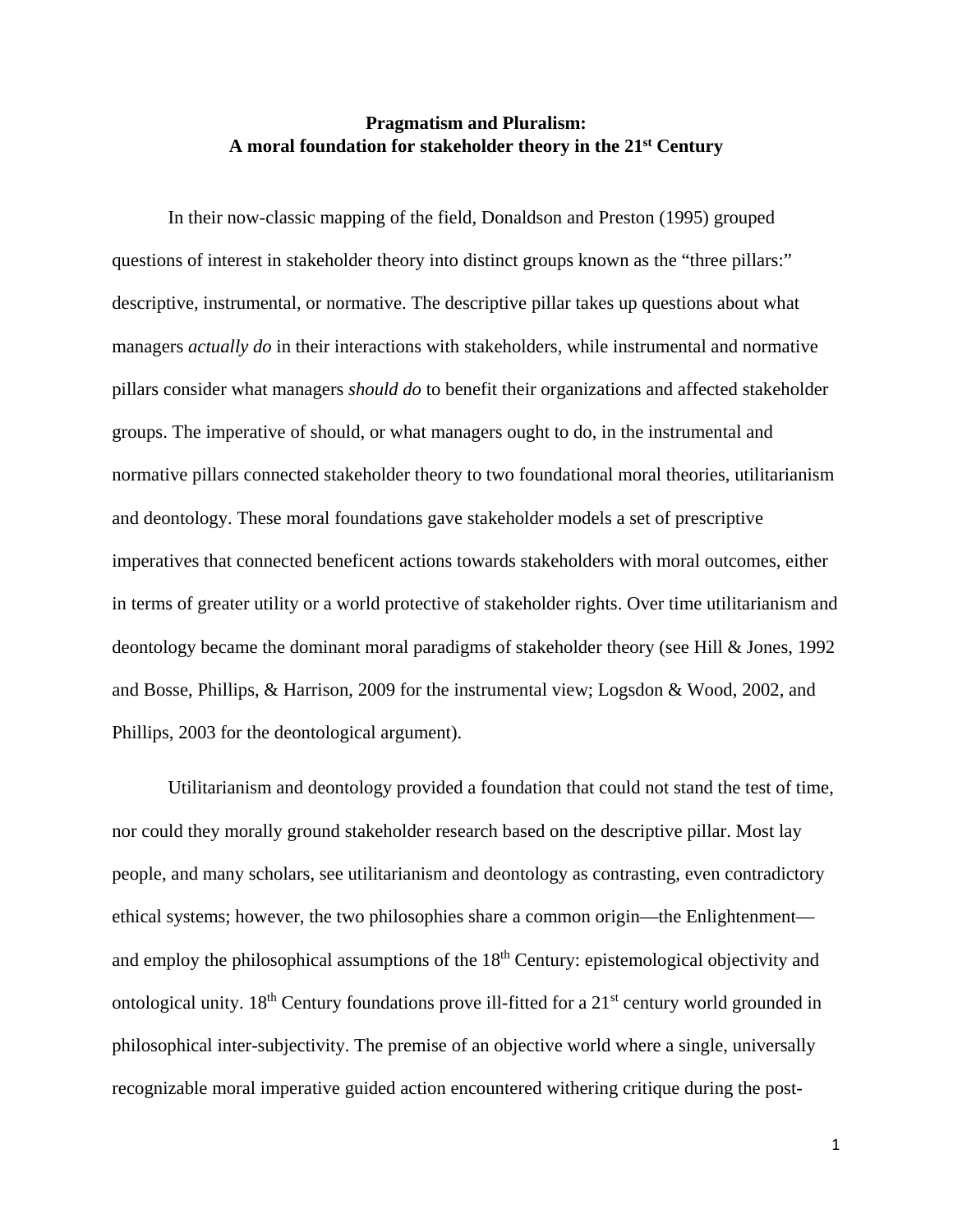modern linguistic turn in the twentieth century (Levinas, 1985; Rorty, 1992). Philosophers abandoned objective sources of morality, such as a God or transcendent natural principles, and focused instead on an inter-subjective social and moral sphere where iterative, reasoned discourse provided moral actors with the tools and frameworks that would guide decision making (Heidigger, 2002/1926). No candidate principle holds a pre-eminent position as the unitary, or unifying, morality in this post-modern world. As the  $21<sup>st</sup>$  century proceeds, contests and conflicts about the definition of the moral action abound, and as societal evolution continues to expand and modify notions of the good life, the philosophical footings of the instrumental and normative pillars continue to erode.

Can we ground stakeholder theory in a moral paradigm that acknowledges, and perhaps embraces, the inter-subjective, fluid nature of post-modern morality? In this chapter we answer Yes! The answer, for us, lies in the forgotten third pillar of stakeholder theory: pragmatism and its cousin, political pluralism. Pragmatism, the notion that moral action is that which meets people's desires, goes beyond the mere hedonism that underpins utilitarianism and includes a process of moral inquiry that accommodates multiple desires and differing views of morally appropriate action. Pragmatist morality deals at the level of individuals, but John Rawls *Theory of Justice* (1971) employs the fundamental moral tools of pragmatism to construct a societal, political philosophy: pluralism. Pluralism envisions a world of actors each seeking the morally good life, what the ancient Greeks referred to as eudemonia, but following moral precepts that sometimes resonate with those of others, but sometimes stand in conflict. In what follows, we argue that pragmatism, pluralism, and eudemonia provide a stronger moral foundation for stakeholder theory in a complex and intersubjective moral world. We also show how stakeholder theory offers a compelling recipe for moral problem solving in a pragmatic, pluralistic world.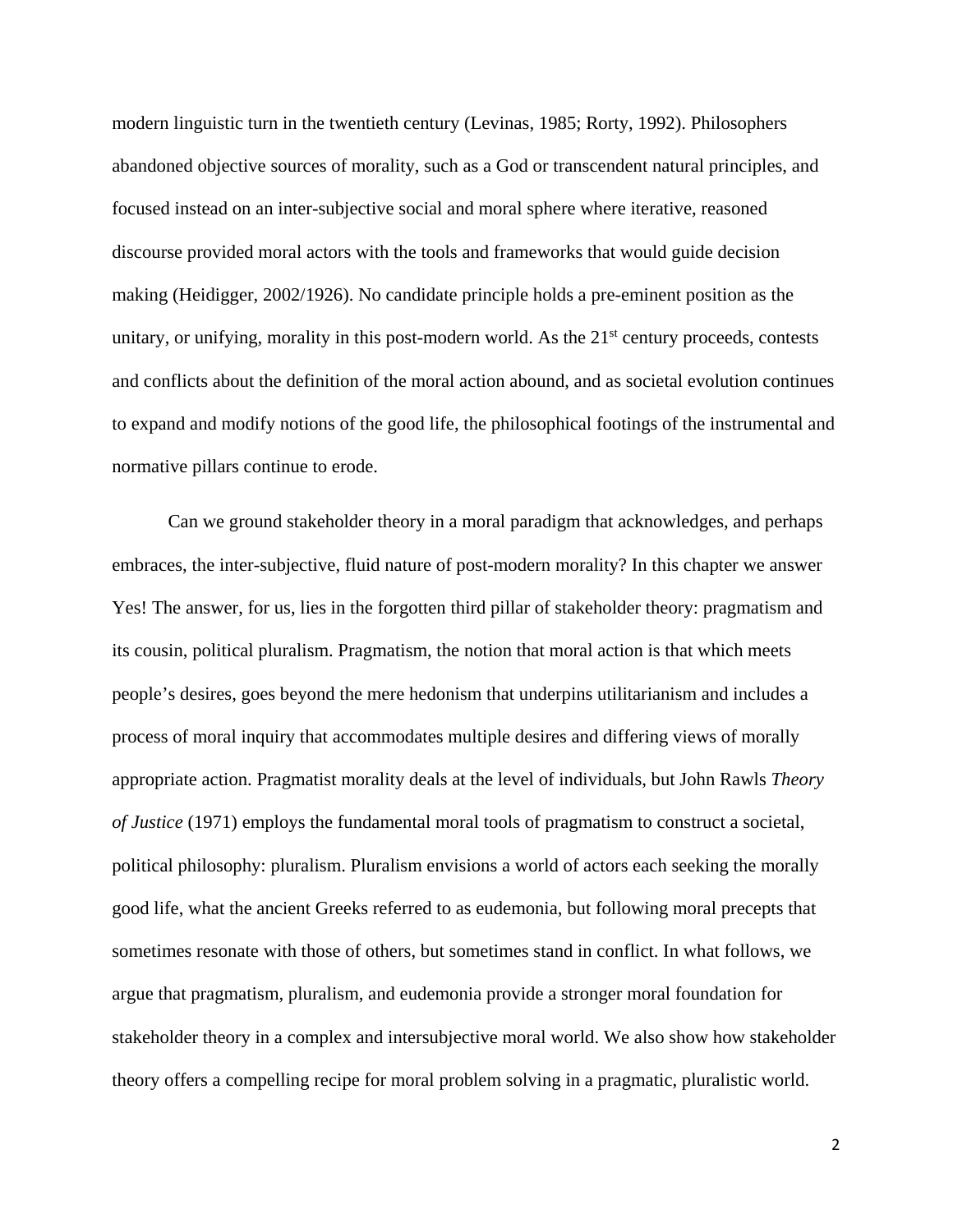Our argument proceeds as follows. We first provide a unique review of the stakeholder literature to illustrate the evolution of stakeholder theory from its foundations, through a phase where instrumental questions dominated work, and now toward more descriptive, pragmatic concerns. We then describe the core arguments of pragmatism, pluralism, and eudemonia. The remainder of our chapter considers the intersection between stakeholder theory and this new moral grounding.

#### **LITERATURE REVIEW**

Unlike other literature reviews that systematically survey hundreds of articles at a time, in this chapter we seek to provide a high-level overview of the evolution of stakeholder theory within the broader of field of management. To accomplish this objective, we utilize a bibliometric methodology known as Main Path Analysis (MPA). MPA is a form of citation analysis used to identify and trace the evolution of research within a particular research domain (Hummon & Dereian, 1989; Hummon, Doreian, & Freeman, 1990). While other citation analysis tools have been used to quantify the impact of individual articles or identify cohesive subgroups, MPA focuses on the connections between articles rather than the articles themselves. Implicit in this objective is an assumption that the accumulation of scholarly knowledge flows through citations and that "a citation that is needed in paths between many articles is more crucial than a citation that is hardly needed for linking articles" (de Nooy, Mrvar, & Batagelj, 2011, p. 281). MPA thus provides a concise way of visualizing incremental advances along the most commonly traversed path (i.e. the main path) helping scholars to identify important scholarly contributions as well as the likely direction and trajectory of future work within the focal research domain.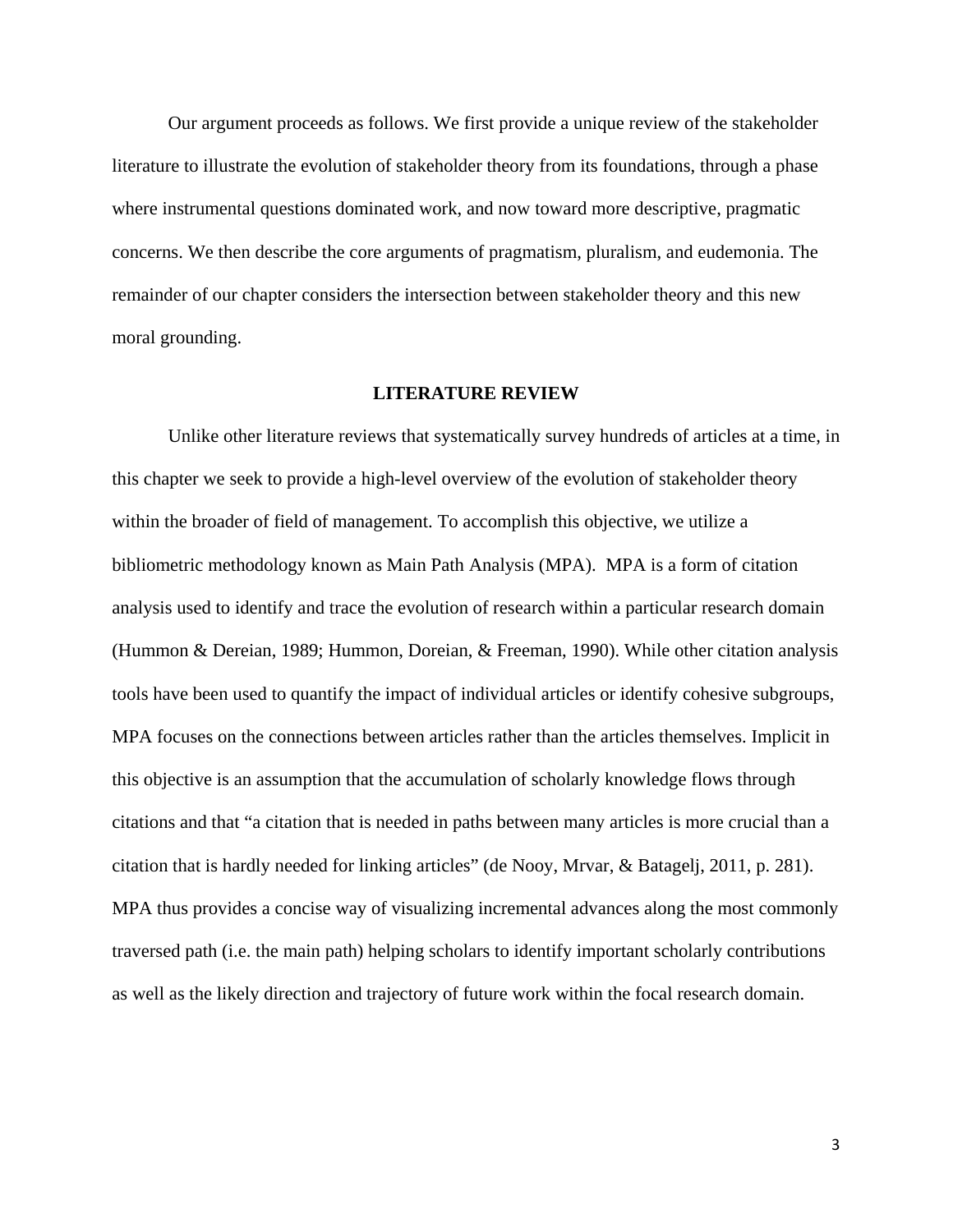#### **Main Path Analysis**

 $\overline{a}$ 

To begin our MPA of the stakeholder literature, we identified a set of source articles and books from which we could generate a citation network. Seeking to be as objective as possible, we utilized a list of ten journal articles and five books that were identified by members of the Stakeholder Strategy Interest Group of the Strategic Management Society to be "classic works" within stakeholder literature.<sup>[1](#page-6-0)</sup> These articles and books are listed in Appendix 1.

From this initial source list, we utilized the ISI Web of Science database to identify and download all articles (and their corresponding reference lists) that cited at least on article or book on the source list. This step generated an initial list of 14,327 publications and 114,356 citations. To ensure that the final citation network included only relevant articles (and to reduce the risk of ceremonial citations), we excluded all articles that had less than 3 direct citations to the source list utilizing CitNetExplorer, a free software tool for visualizing and analyzing citation networks.[2](#page-6-1) This procedure reduced the overall network size to 909 articles and 8,964 citations.

We then uploaded this citation network into Pajek 5.01, a free software program used to perform the MPA. The underlying objective of MPA is to "calculate the extent to which a particular citation is need for linking articles" (de Nooy et al., 2011, p. 282). This calculation is known as the traversal weight and is performed for each citation link between the "source" and "sink" vertices. Every citation network contains a set of source vertices (early or foundational articles or publications) that do not cite other articles within the network and set of sink vertices (recent) articles that are not cited by other articles in network. While there exist a variety of algorithms for calculating the traversal weight of a citation, we utilize an algorithm known as the

<span id="page-6-1"></span><span id="page-6-0"></span> $1$  The methodology for identifying these articles and books is outlined in the Stakeholder Strategy Interest Group Summer 2016 Newsletter (see [https://www.strategicmanagement.net/ig-stakeholder-strategy/publications\)](https://www.strategicmanagement.net/ig-stakeholder-strategy/publications).<br><sup>2</sup> Se[e http://www.citnetexplorer.nl/](http://www.citnetexplorer.nl/)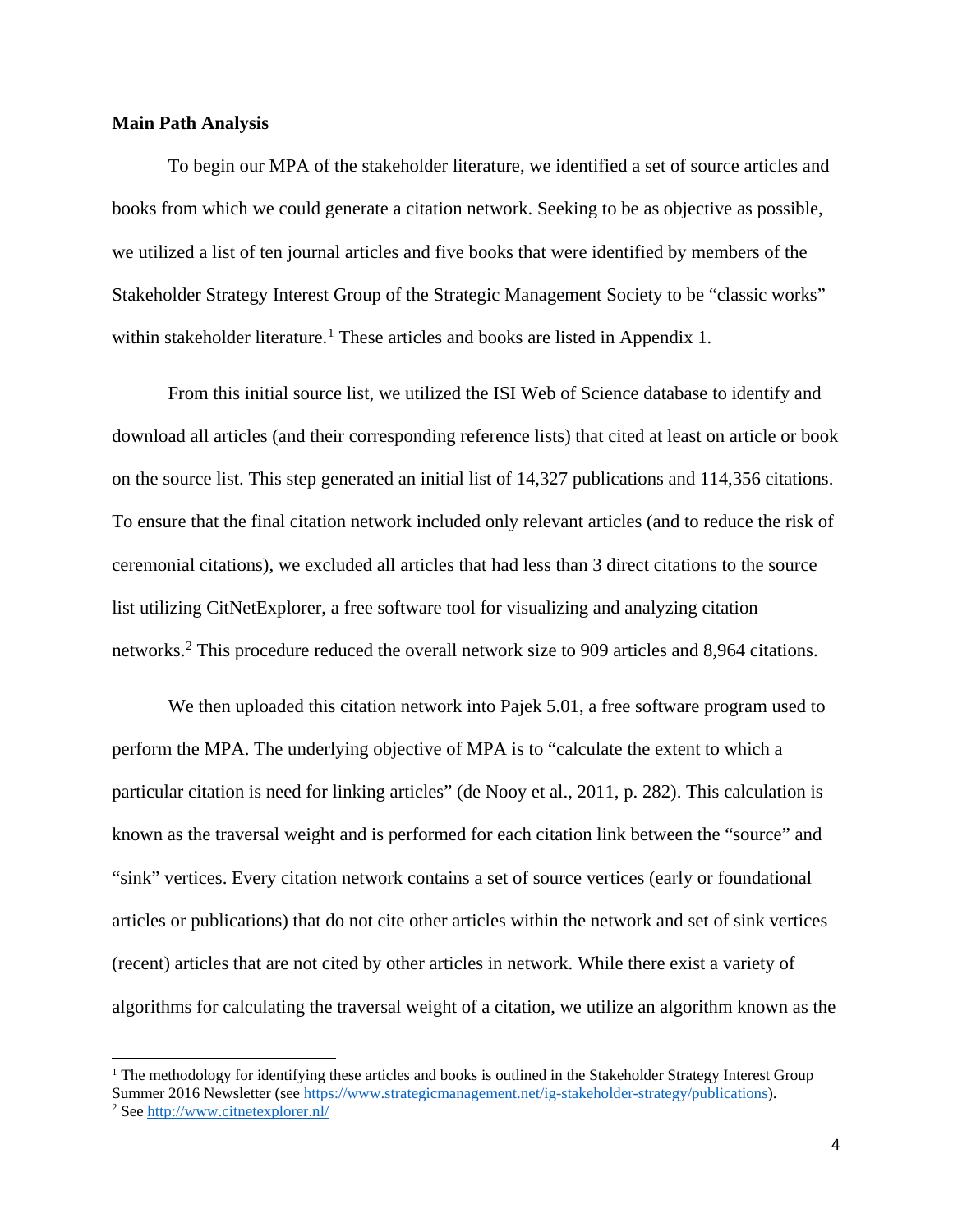Search Path Count (SPC) which reduces bias in the transversal weights for early and later articles (Batagelj, 2003; de Nooy et al., 2011).

Once the traversal weight for each citation was calculated, we then determined the global key route path within the citation network which ensures that the citation link with the largest transversal count is included on the main path and that the determined main path is path with the overall highest sum of transversal weights in the network (Liu & Lu, 2012). We display the resulting main path in Figure 1 and Table 2 illustrates its trajectory.

> \*\*\*\*\*\*\*\*\*\*\*\*\*\*\*\*\*\*\*\*\*\*\*\*\*\*\*\*\*\*\* Insert Table 1 and Figure 1 about here \*\*\*\*\*\*\*\*\*\*\*\*\*\*\*\*\*\*\*\*\*\*\*\*\*\*\*\*\*\*\*

#### **Results**

Our main path analysis reveals a stream of work that can be categorized into five distinct phases of theoretical and empirical development. Articles represented within each phase, while important contributions in their own right, should be not be construed as the only significant scholarly contributions within each category, but rather as exemplary works that highlight the flow of knowledge within the stakeholder literature. Furthermore, the phases we review should not be interpreted as having specific start and end points but rather trends in scholarly conversations that wax and wane over time.

*Phase 1. Foundations.* The first phase begins with Freeman's (1984) seminal book and is then followed by a series of theoretical articles, mostly published in Academy of Management Review, which lay the conceptual foundation for stakeholder theory as we know it today. Unsurprisingly, we find that this phase includes seven of the nine "Classic Works" journal articles as identified by the Stakeholder Strategy interest group providing strong face validity to our empirical approach. Donaldson and Preston's (1995) three pillars appears in this group of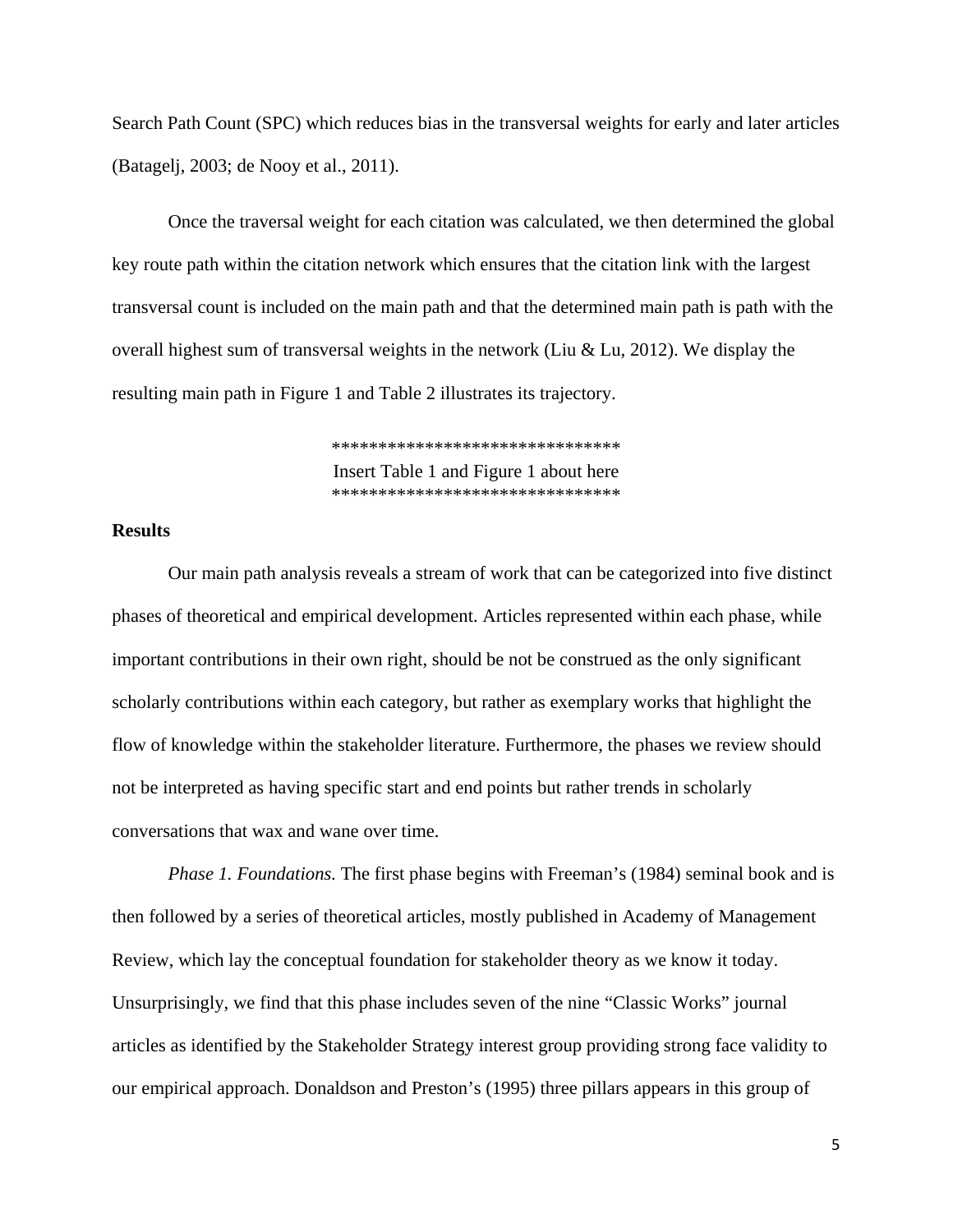foundational works. In terms of the moral foundations of stakeholder theory, a close reading of Freeman's (1984) work reveals his strong pragmatist foundation. Within a decade, however, Donaldson and Preston had incorporated both a utilitarian/ consequentialist (instrumental stakeholder theory) and deontological/intentionalist (normative stakeholder theory) moral underpinning.

The development of the Clarkson Principles for stakeholder engagement in the late [1](#page-35-0)990's and codified in 2002 represents one of the few extensions of the normative pillar<sup>1</sup>. Each of the seven principles incorporates a "should" statement of moral authority; none of the seven principles allow managers to prioritize their own, or their organizations, financial rewards in considering how to approach issues regarding stakeholders. Perhaps because of their finality and authoritative content, or the lack of trained philosophers working in the field, business and society scholars have largely taken the normative position for granted and little work has been done in this area.

*Phase 2. Meta-Analyses.* With the emergence of stakeholder theory as a legitimate conceptual framework, scholars interested in exploring the instrumental outcomes of corporate responsibility now had a solid theoretical foundation to reference and build upon. Utilizing stakeholder theory as "theoretical lens" (Whetten, 2002), these works explained the disparate findings and justified the need for further scholarly inquiry. Margolis and Walsh (2003), in particular, suggested that scholars pursue a normative and descriptive research agenda untethered from instrumental concerns and embrace the apparent tension that exists between social and economic objectives rather than explain it away. Once again, we see Margolis and Walsh (2003) highlighting the limitations of consequentialist moral foundations on the types of questions stakeholder theorists could and should ask.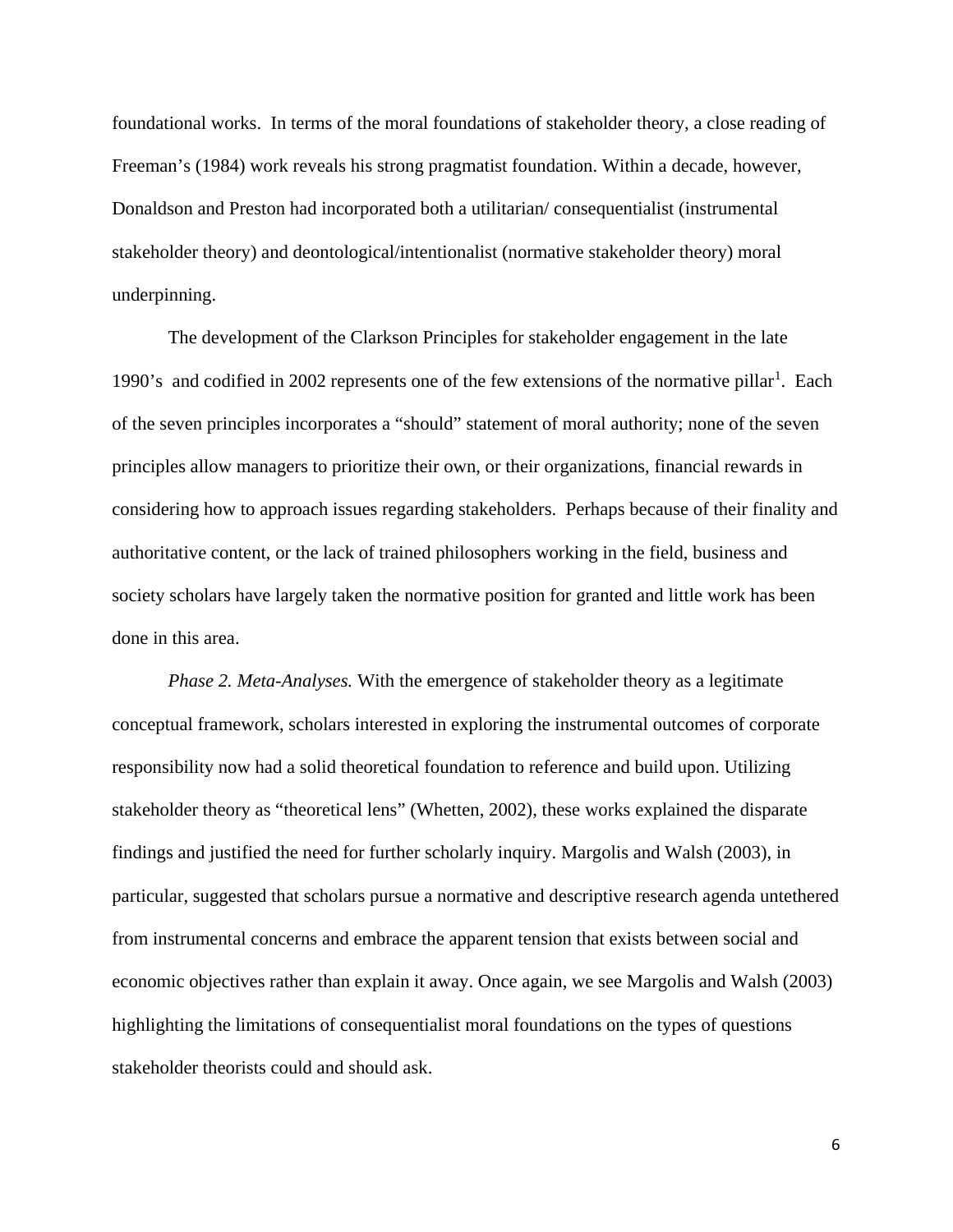*Phase 3. Theoretical Refinements to Instrumental Stakeholder Theory.* Ironically some of the most influential articles to follow Margolis and Walsh (2003) were nevertheless instrumental in their approach, despite their efforts call to shift the focus from the instrumental to normative and descriptive perspectives. Godfrey (2005), for example, proposed that corporate philanthropy, and more generally corporate social responsibility, could be seen as a form of reputation insurance that would preserve a firm's after experiencing a negative event. A central assumption of his theory was the notion of pluralism, the idea that firms engage and interact with "multiple communities, each representing different ethical values and value systems" (2005, p. 779). While perhaps less direct in their approach, Mackey, Mackey, and Barney (2007) likewise drew upon the stakeholder literature to explain both why and when firms would engage in socially responsible activities even if those activities to did little to increase the present value of a firm's cash flows.

*Phase 4. Empirical Examinations of Descriptive Stakeholder Theory.* Although scholarly interest in the instrumental perspective continued, the focus of this phase shifted away from justification (a normative perspective) to description; from what managers should do to what they actually do. In moral terms, the ship of stakeholder theory began to change course from a consequentialist direction and agenda and back toward stakeholder theory's pragmatist roots. Researchers worked to resolve the paradox that external stakeholders, seemingly powerless as individuals or diverse groups, could nevertheless bring about organizational change. King and Soule (2007), for example, examined the conditions under which a protest would influence a firm's stock price. While claims made by protesters were rarely urgent, the authors nevertheless explained how many of their claims were legitimate and how they could use the media as leverage to achieve their desired objectives. Following this study, King (2008) sought to explain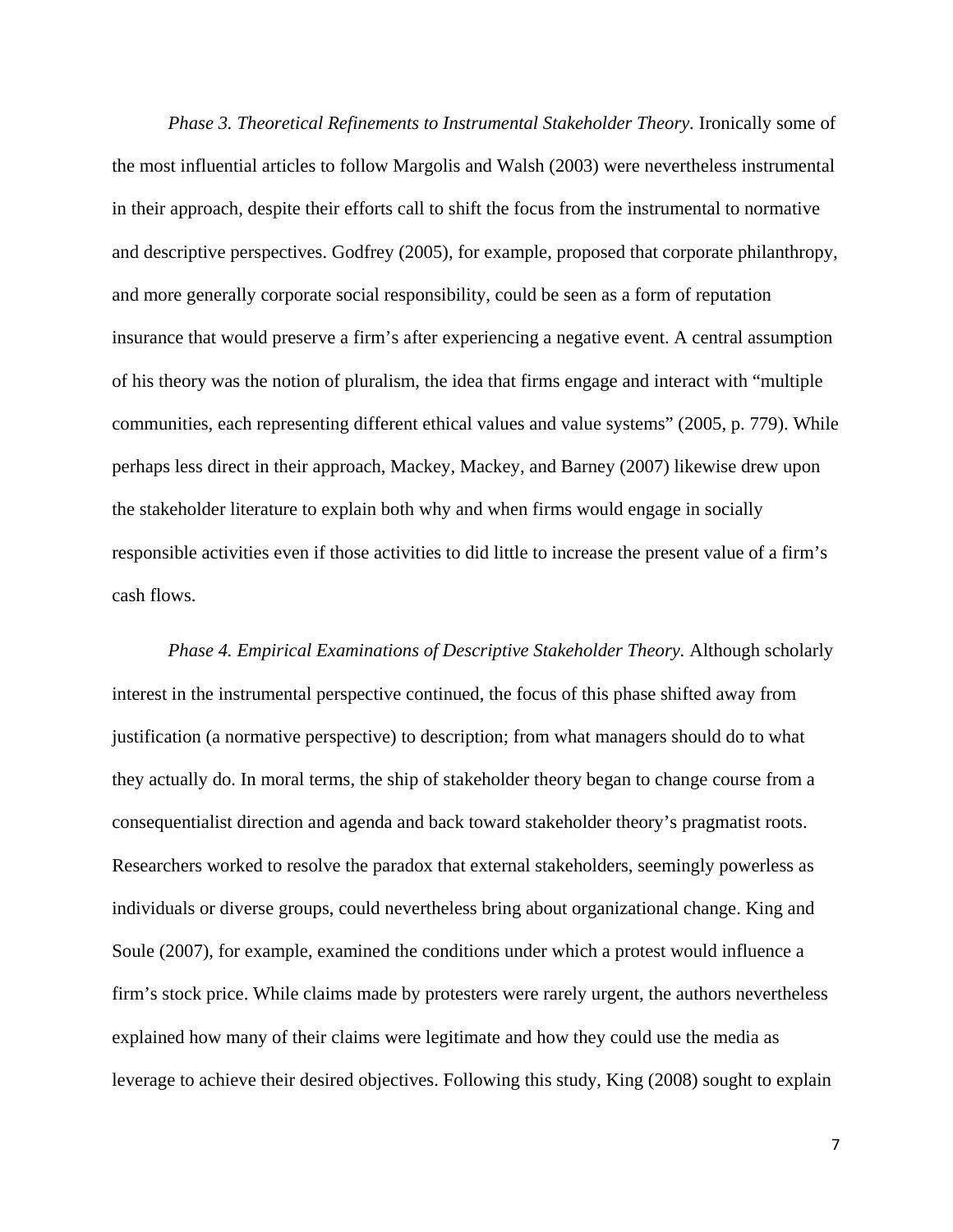when firms would concede to the demands of a social or environmental boycott. Central to his theory was the notion that firms experiencing declines in their reputation would be particular susceptible to the demands to external stakeholders. Likewise, Reid and Toffel (2009) explored the conditions under which a firm would respond to direct appeals to management by concerned shareholders and found that direct appeals not only influenced the actions of the target firm, but could also influence other firms within the same institutional fields.

*Phase 5. Theoretical Refinements to Descriptive Stakeholder Theory. Perhaps driven by a* need to organize the burgeoning literature on firm responsiveness to stakeholders, Bundy and colleagues (2013) developed a new framework for understanding how firms respond to stakeholder concerns. Central to their theory was the notion of issue salience and strategic cognition. Although prior work had acknowledged the importance of issue characteristics (Mitchell, Agle, & Wood, 1997; Reid & Toffel, 2009), scholars lacked a model for understanding how managers cognitively interpret issues and determine whether a stakeholder's concern is worthy of response. Building upon this work, a series of papers in a recent Special Issue of the *Journal of Management* highlighted the need for understanding how stakeholder issues are prioritized, accounted for, and reported (Hall, Millo, & Barman, 2015; Mitchell, Van Buren, Greenwood, & Freeman, 2015). Understanding that the concept of social welfare is likely multidimensional and pluralistic, Mitchell and colleagues (2016) propose one plausible solution for understanding how firms prioritize potential tradeoffs. Central to their theory is the notion that a firm and its stakeholder interact within an intra-corporate market where trade-offs among competing interests and actors can be "bought" and "sold" transparently. Such a market, the authors maintain, allows a multi-objective corporation to thrive in a world characterized by competing values and interests.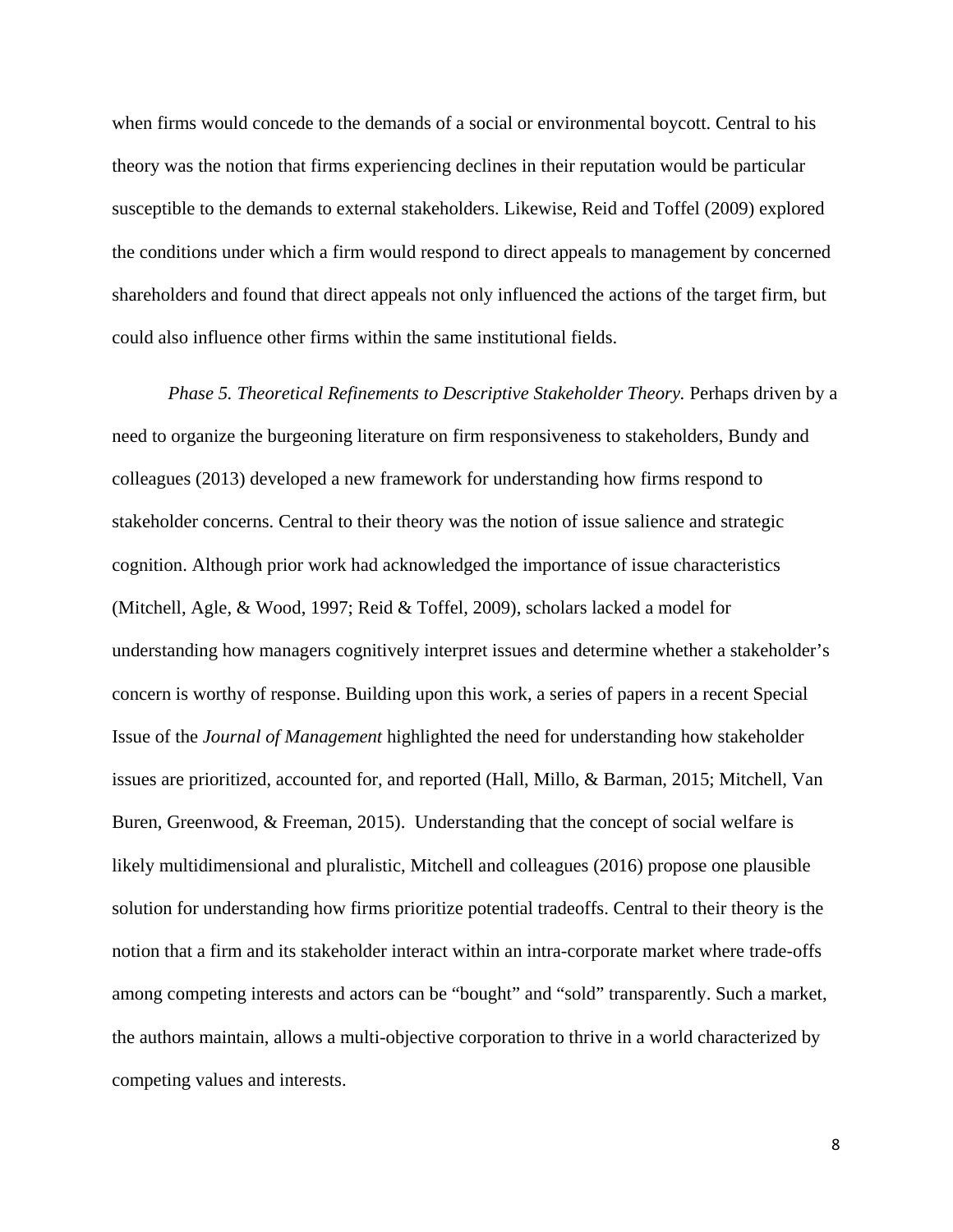As we have shown above, the stakeholder literature has evolved substantially over the last 30 years. The foundational works gave scholars interested in stakeholder management a vocabulary and set of constructs upon which to build. While understanding what managers actually do in regards to stakeholders has always been a key question within the literature (Donaldson & Preston, 1995; Parmar et al., 2010), work in stakeholder theory has only recently exhibited a renewed interest in understanding the practical nature of how managers decide to whom and to what issues they will respond and how they will manage the competing interests and values that they encounter. The empirical focus on the descriptive pillar in recent work invites an exploration of the moral foundation of the descriptive pillar, the topic to which we now turn.

#### **THE THREE P'S: PRAGMATISM PLURALISM, AND PERMA**

As we noted in the introduction, the instrumental and normative pillars rest on the foundations of epistemological objectivity—there is a real world "out there" that everyone can observe and agree upon—and ontological unity—competing prescriptions for moral action can be rank ordered, with the one listed first acting as the unitary, or unifying moral good. These Enlightenment assumptions fell out of favor with philosophers in the early to mid- $20<sup>th</sup>$  century. Globalization, a latter- $20<sup>th</sup>$  century phenomenon, puts an exclamation point on the lack of objectivity and moral unity among social actors; we now live in a world with different, often competing, assumptions about the world "out there," and accompanying moral codes or rules. Utility maximization, or attention to rights and duties, become increasingly difficult moral groundings because, as the  $21<sup>st</sup>$  century rolls on, debate and disagreement about the what constitutes utility, or the nature of rights and duties, and which rights might take precedent.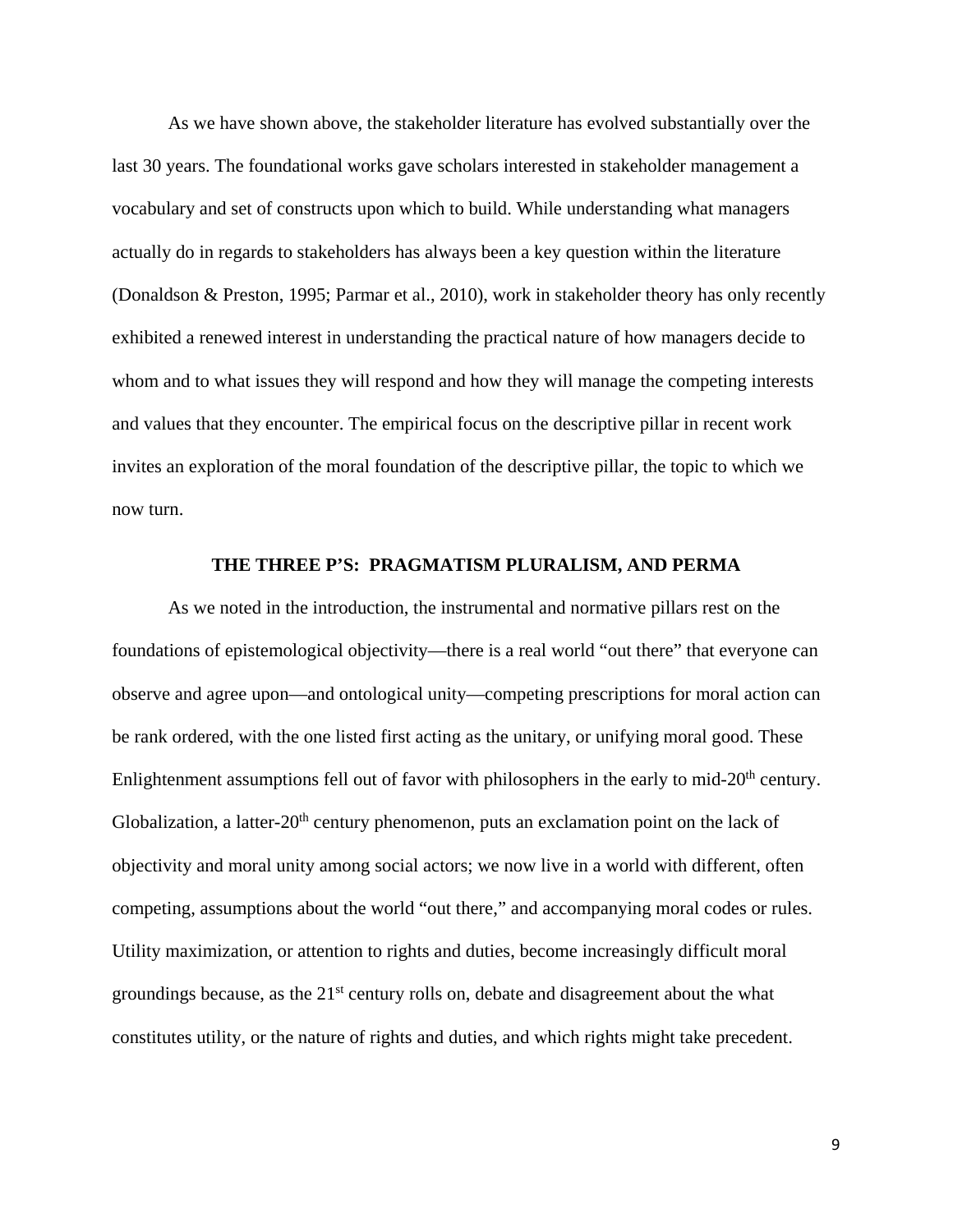In what follows, we outline the moral thinking of the American pragmatist philosophers, who present a moral theory unburdened by requirements for objectivity or rank ordered moral principles or rules. We then identify linkages between an individual level pragmatic moral system to a pluralistic social morality. The idea that individuals, and by extension groups, live a moral life when they flourish, or reach a state of eudemonia, acts as one tie that binds pragmatism and pluralism. The last part of this section describes the concept of eudemonia.

#### **Pragmatism: individual moral philosophy**

*James and individual moral groundings*. William James articulated the first article of faith for pragmatists: "there is no such thing possible as an ethical philosophy dogmatically made up in advance (James, 1891: 330)." Morality and ethics begin with individuals, and individuals have desires or interests that motivate what people actually do. James presumes that people act with an eye toward meeting those desires and interests, which imbue those desires, for that individual, with the characters of goodness: "So far as he feels anything to be good, he *makes* it good. It is good, for him; and being good for him, is absolutely good, for he is the sole creator of values in that universe, and outside of his opinion things have no moral character at all (James, 1891: 335)."

A group of individuals, each with highly customized notions of the morally good, make up a society; because those individual moral goods are non-transferrable (your good may not be my good), and unless an external arbiter exists (e.g., God), then those non-transferrable moral goods each enjoy equal standing as a guide for action. This fact leads James to offer his only universal moral rule: "since everything which is demanded is by that fact a good, must not the guiding principle for ethical philosophy . . . be simply to *satisfy at all times as many demands as we can?* That act must be the best act, accordingly, which makes for the *best whole*, in the sense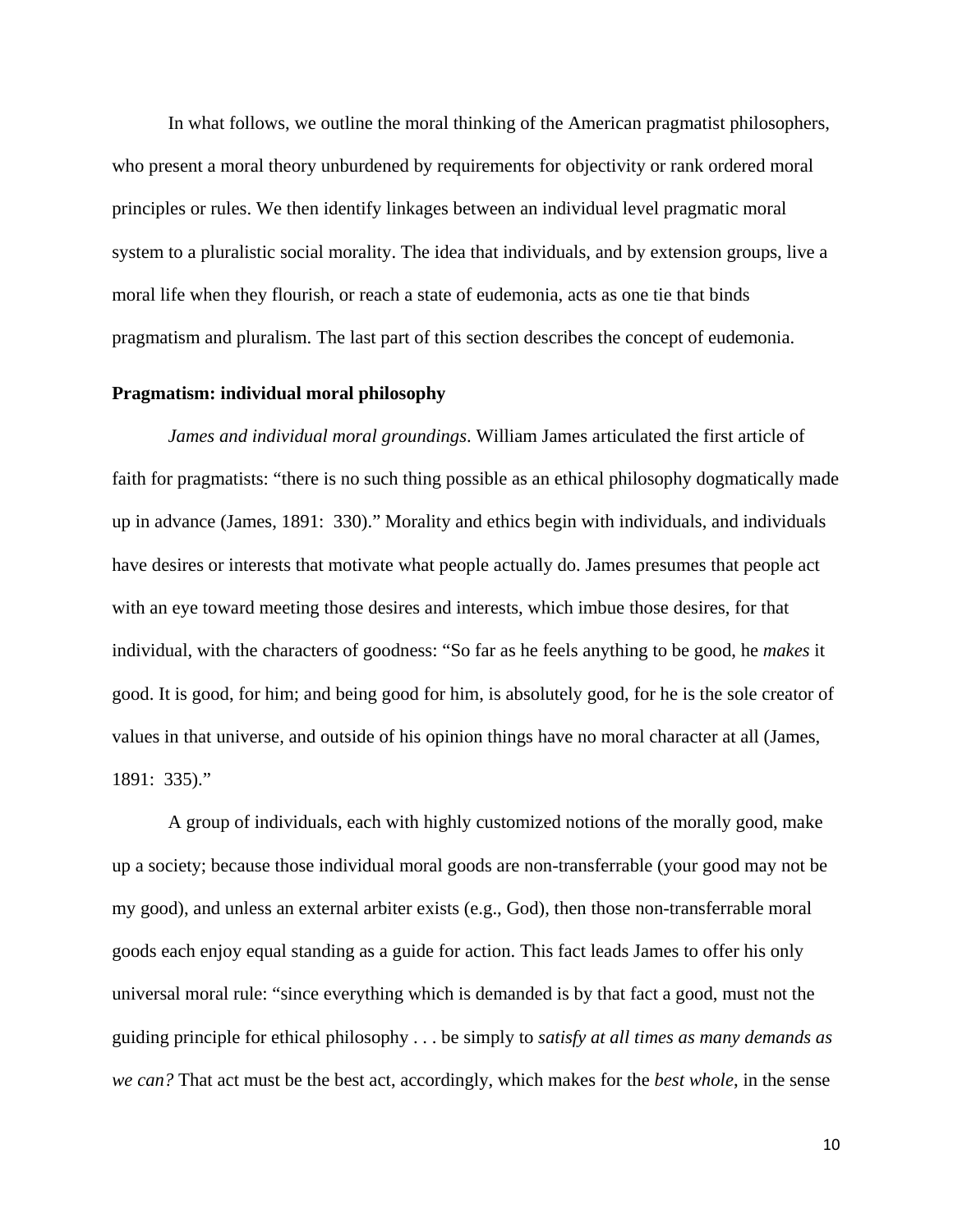of awakening the least sum of dissatisfactions (Italics original, Talisse & Aiken, 2008: 112)." Moral action is a tough business because individuals have multiple desires and demands that compete for attention. James (1891: 344) accepts the core principles of opportunity costs that choosing to satisfy one demand leaves another unfilled. He explains:

There is always a *pinch* between the ideal and the actual which can only be got through by leaving part of the ideal behind. There is hardly a good which we can imagine except as competing for the possession of the same bit of space and time with some other imagined good. . . Some part of the ideal must be butchered, and he needs to know which part. It is a tragic situation, and no mere speculative conundrum, with which he has to deal.

*Dewey and moral processes*. If William James identified the difficulties of moral decision making for a pragmatist, John Dewey provided a way out and a path to moral decision making. Dewey agreed with James that, at the end of the day, a pragmatic view provides no easy or obvious right answer. He saw the world in similar terms as James as a set of individuals with their own moral codes; however, for Dewey those codes came from the influences of social upbringing and context as much as from the core self (Field, 2017). Moral decision making invites actors to sort out and clarify moral priorities in a particular case and context, and the way individuals come to a knowledge of how to act entails the same process they use to come to knowledge of any other thing: ethical inquiry.

Ethical inquiry represents philosophy reinforced by history. Dewey (1859-1952) grew up during the civil war and spent the last of his days in the emerging cold war; he lived through technological, economic, and social change on a scale and magnitude that few of us can imagine (Anderson, 2014—Stanford Encyclopedia of philosophy). Dewey witnessed increasing complexity in the physical and social world and that complexity led him, like James, to eschew any substantive rule to guide ethical action. Instead, ethical inquiry laid out a process for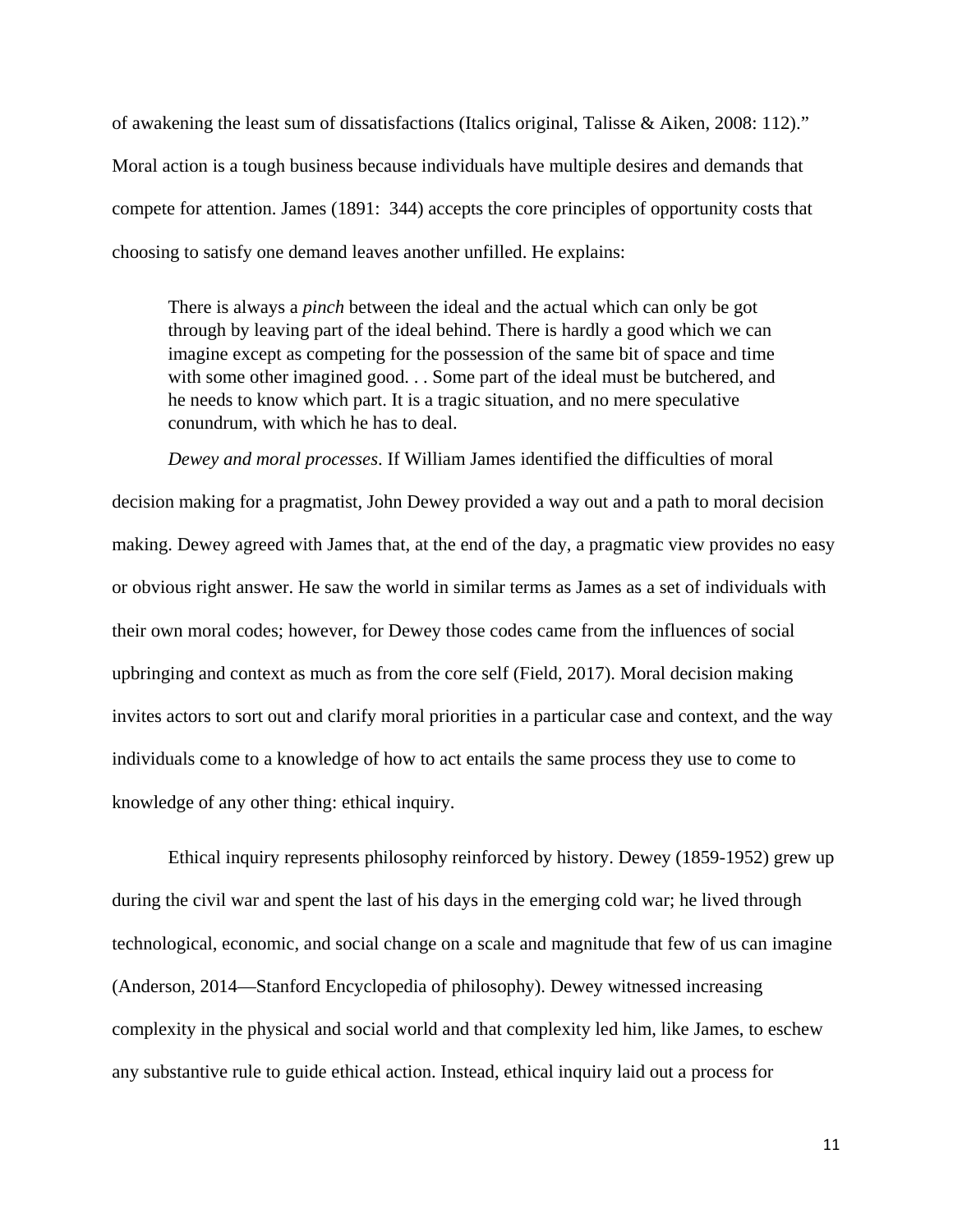decision making that mimicked scientific inquiry in the natural world. The only path to making the best decision, in a particular context, involved a deep examination of the problem at hand, collection of relevant facts (about antecedents, motivations, and potential outcomes), imagination of potential solutions, and the development of a plan of action (Field, 2017).

The acid test for moral action was, in the pragmatist tradition, whether a proposed course of action would solve the problem at hand. In the social and moral realm, problem solving means at least two things: enabling individuals to live together in productive and harmonious relationships with each other, and facilitating the development, flourishing, and growth of the individual. The first objective gives rise to political pluralism, the moral premise upon with John Rawls built his *Theory of Justice*. The focus on human flourishing connects pragmatism back to Aristotle, and his notion of eudemonia. We describe pluralism first.

#### **Pluralism as a political morality**

Pluralism, as envisioned by Rawls, takes two facts as axiomatic. First, individuals or collectives orient their lives according to sometimes irreconcilable visions of what constitutes moral goodness and the morally desirable life. Second, those individuals must live with each other in social groups and societies. Rawls (2001: 3) articulates the core issue:

A democratic society is not and cannot be a community, where by a community I mean a body of persons united in affirming the same comprehensive, or partially comprehensive, doctrine. The fact of reasonable pluralism which characterizes a society with free institutions makes this impossible. This is the fact of profound and irreconcilable differences in citizens' reasonable comprehensive religious and philosophical conceptions of the world, and in their views of the moral and aesthetic values to be sought in human life.

The reality of pluralism makes a simple homogenous community impossible, and requires a different plan of social organization than a monopoly of a unified moral code, or even a hegemony of the strongest among competing codes. In Rawls' work, the optimal organization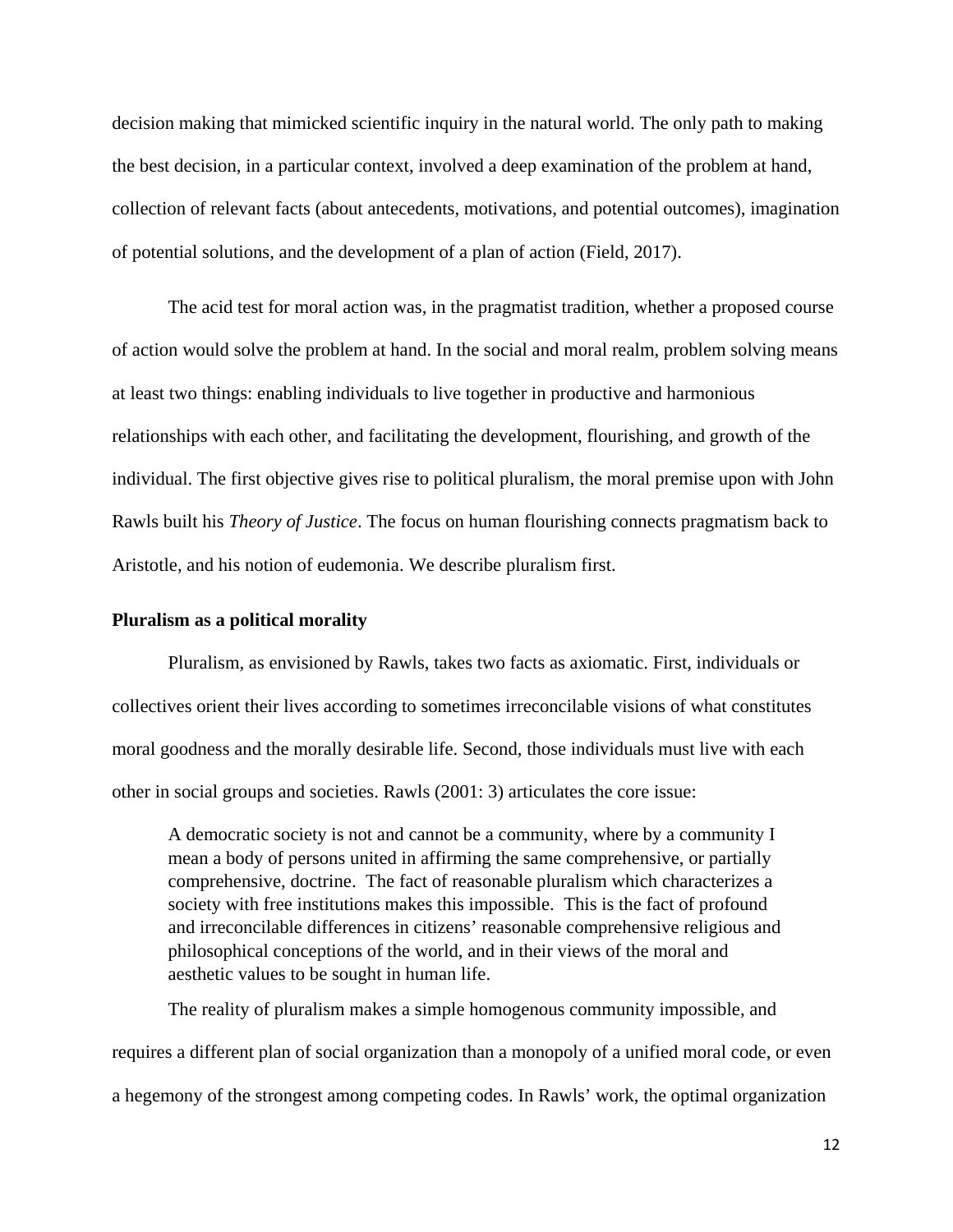of a pluralistic society arose from a set of moral actors creating social arrangements behind a veil of ignorance through a process of reflexive equilibrium (Rawls, 1971). An intelligent group of rational moral actors, equipped with a complete knowledge of the different pluralistic values and possible social outcomes, but without a knowledge of which value system or social position they would in fact occupy, would design a set of social and political systems that optimized the basket of potential social outcomes.

For Rawls (1971), decisions behind the veil of ignorance result in a polity organized around a set of processes, rights, and systems set up to protect the ability of each individual to pursue his or her foundational, inviolate moral principles and vision of the good life. These rights and systems, socially negotiated rather than transcendently given, would form the skeletal architecture of an actual political constitution. For Rawls the interests of all should be looked after and the "whole strand is tied together;" the good society includes rather than excludes diverse beliefs and moral codes (Rawls, 1971: 129). Optimal social arrangements center on communication, cooperation, and coexistence rather than conversion, conflict, and conquest. The oft-used phrase "unity in essentials, liberty in non-essentials, charity in all"<sup>[3](#page-15-0)</sup> articulates the core principles of a pluralistic society.

Rawls posits two concrete principles as essential: equality should serve as the default distributive principle, and any unequal distributions should protect the position of the least advantaged, broadly defined (Rawls, 1971). Sustainable social institutions leverage areas of agreement or joint concern, respect and accommodate areas of irreconcilable differences, employ and promote an attitude of humility and equality rather than arrogance or domination. Social

 $\overline{a}$ 

<span id="page-15-0"></span><sup>&</sup>lt;sup>3</sup> The origins of this phrase date back to early  $17<sup>th</sup>$  Century Europe, a continent plagued by the schisms of the Reformation and the warfare of budding nation states. The exact origin of the statement is subject to debate, which readers will find available at<http://faculty.georgetown.edu/jod/augustine/quote.html> (accessed 21 Feb, 2017).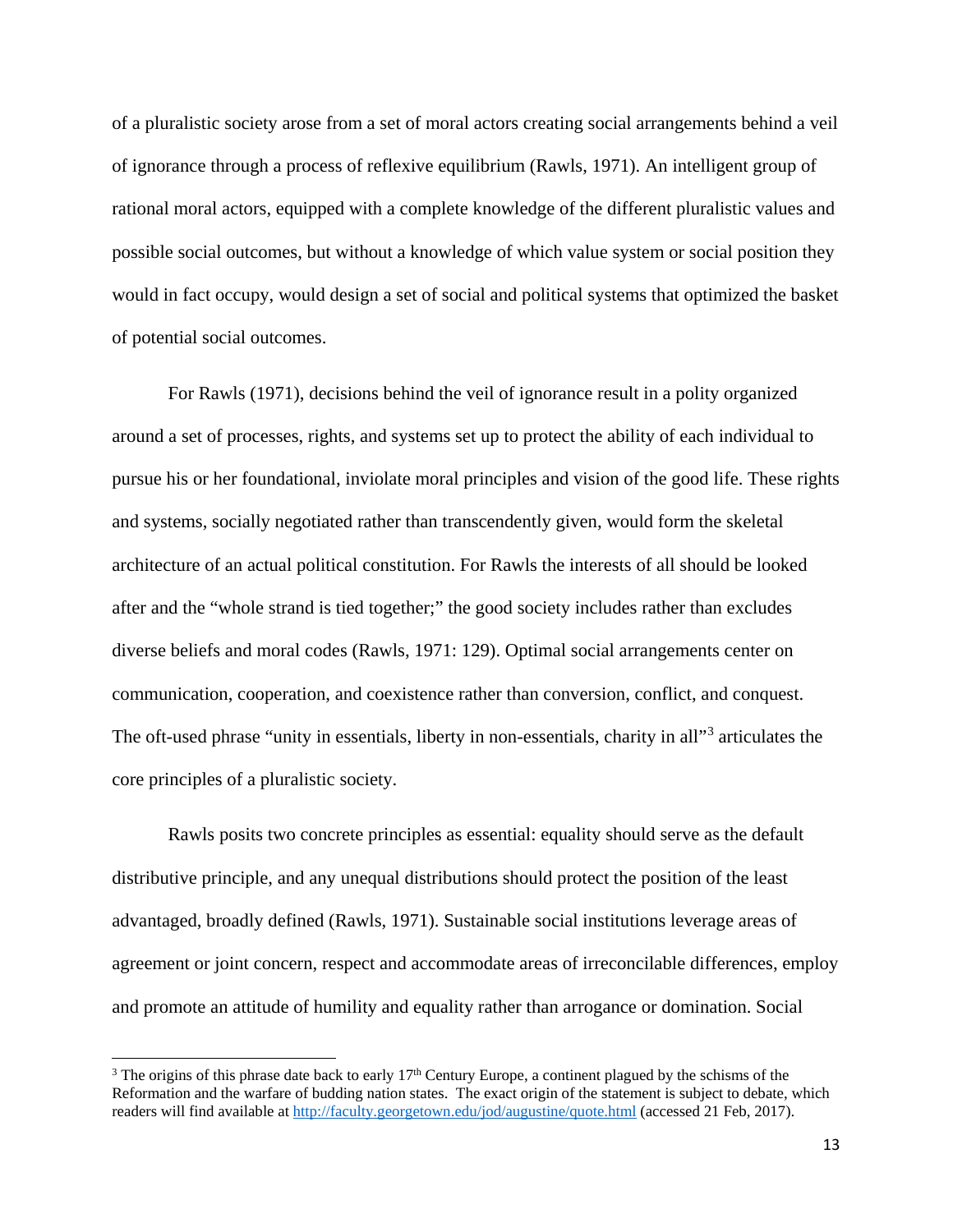mechanisms should facilitate communication and exchange between and across groups to negotiate the innumerable transactions where moral visions overlap and may stand in conflict. Sustainable pluralistic societies need to create and institutionalize organizations and process that honor and perpetuate the two principles. These institutions and principles allow individuals and groups to pursue their interests and self-defined moral goods. The good society protects the rights of individuals against negative intrusion, but it also facilitates human welfare, well-being, flourishing, or eudemonia.

## **PERMA as a desired moral outcome**

Aristotle (1941) outlined the core concept of eudemonia in the Nicomachean Ethics when answering the question of what constitutes a moral life:

Both the general run of men and people of superior refinement say that it is happiness, and identify living well and doing well with being happy; but with regard to what happiness is they differ. . . (ethics, Bk 1, 4), any action [good] when it is performed in accordance with the appropriate excellence: if this is the case, human good turns out to be activity of soul in accordance with virtue, and if there are more than one virtue, in accordance with the best and most complete. But we must add 'in a complete life.' (bk 1, 7).

The good life, then, comes about both through a life of excellent action, but also a completely excellent life. An excellent life is eudemonia, interpreted today as flourishing. Individuals may flourish, but so might families, groups, or polities; the aim of the individuals behind the Rawlsian veil of ignorance lies in constructing a society where all can flourish according to their own definitions of what it means to flourish. Flourishing, or reaching ones full potential, represents, for Aristotle, an end in itself; no one hopes to flourish so they can earn more money, but earning more money may provide an individual with more opportunities to flourish.

In the late twentieth Century, psychologist Martin Seligman (2011) defined flourishing as the purpose of positive psychology. He noted that extant psychological models and practice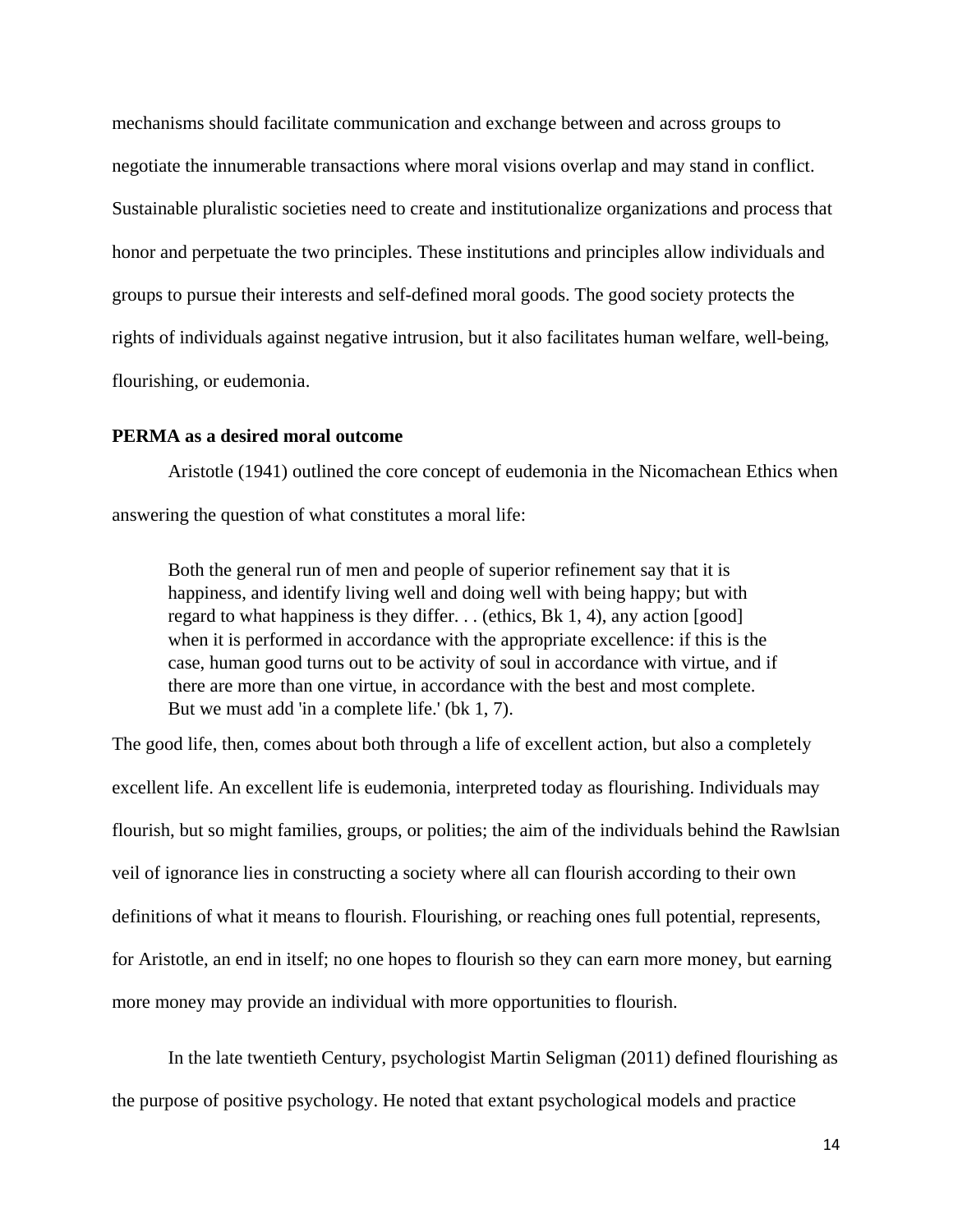equated the eradication of mental challenges, neuroses, or problems with a happy life. Seligman saw these as merely the absence of unhappiness and his concept of positive psychology held that an individual needed positive, good things to occur in their life in order to be happy. The absence of disease did not equal health. As Seligman's work matured, the positive psychology movement came to describe flourishing, or eudemonia, as the presence and combination of five elements, captured under the acronym PERMA. We outline these below.

- *Positive emotion*. This is pleasure, a state of peace, well-being, or ease. Positive emotion captures what utilitarians and economist would classify as utility.
- *Engagement*. Engagement captures the notion of flow as defined by Mihaly Csikszentmihalyi. Flow occurs when individuals operate at the limit of competence, when they stretch in an activity, but not so much that they fail. There must be some risk involved, but also a very reasonable chance of success. When in a state of flow, an individual feels absorbed by or "lost in" the activity itself. Positive emotion and engagement capture many elements of traditional utilitarian philosophy.
- *Relationships*. Living a life with others in deep and lasting relationships, leaning on, and learning from others represents an essential element of the good life. By focusing on relationships and their role in human excellence or flourishing, eudemonia goes beyond the selfish hedonism that utilitarianism may devolve into, and the self-righteous isolation that might arise from deontological reflection.
- *Meaning*. Eudemonia requires one to adopt a teleological orientation where life's activities lead to purposeful ends beyond sustenance or pleasure. To have meaning is to find a transcendent connection to one's life, to become involved with activities or causes larger than one's self or one's narrow interests. Eudemonia is as much about the process of finding personal meaning (both in isolation and with groups) as it is about reaching that end.
- *Achievement*. To flourish and attain excellences requires growth, the accrual of new skills and knowledge, the attainment of goals, and the nurturing of new and valuable elements of one's life. Achievement, like engagement and relationships, accepts that disutility must often be endured in the pursuit of larger goals. Achievement suggests a life lived beyond the mere performance of obligation and in pursuit of filling the measure of one's potential.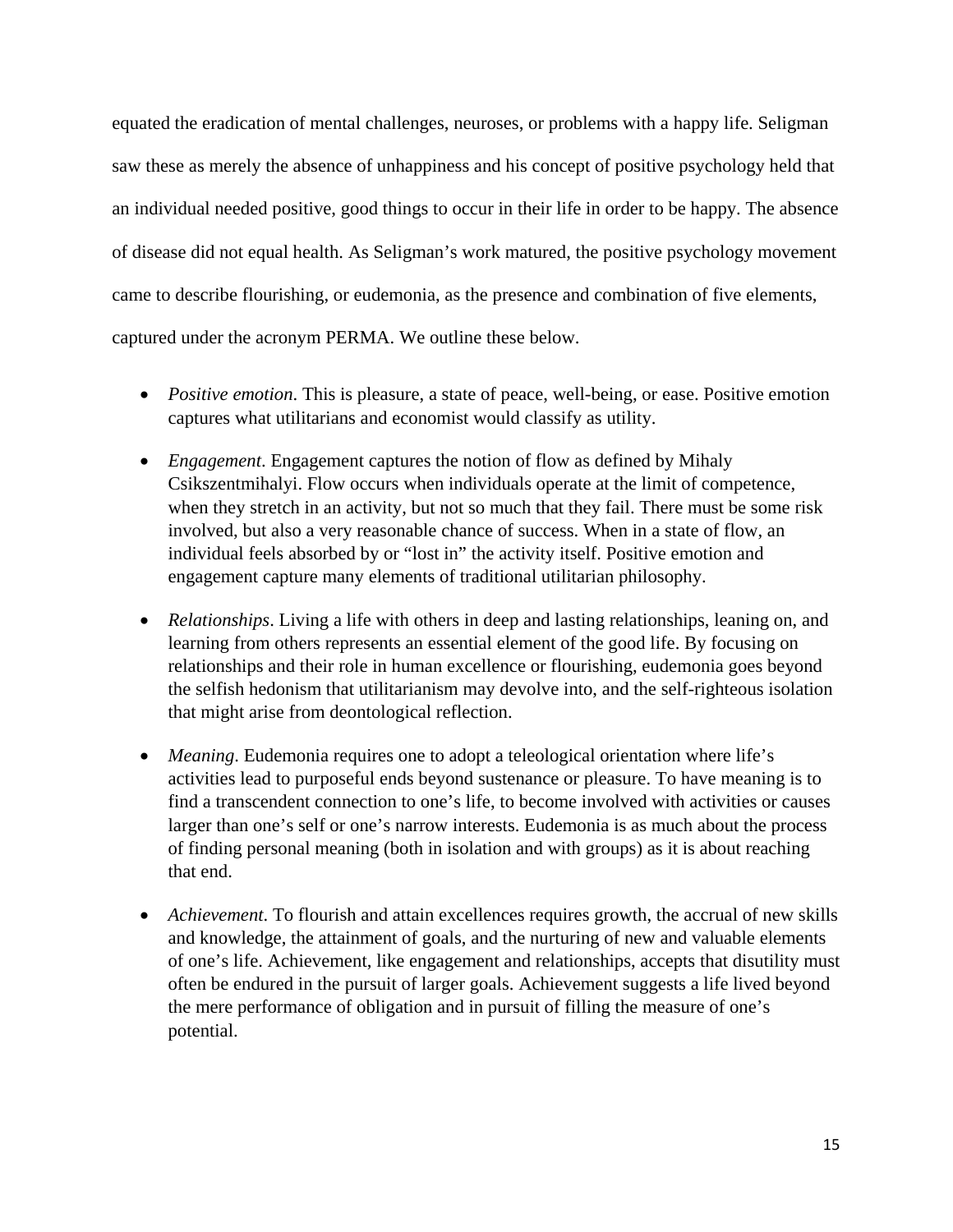Pragmatism holds that the moral life for an individual involves fulfilling their unique individual desires. Pluralism extends that search to the larger social sphere and describes a set of social processes that provide the space and institutional context where individuals living with one another can pursue their own vision of the morally good life. PERMA and flourishing provides a framework for thinking about the activities individuals and groups actually engage in to live an excellent life. In what follows, we argue that these paradigms and theories provide the best moral foundation for stakeholder theory and that stakeholder theory, when put into practice, creates social structures and processes that encourage human flourishing.

#### **STAKEHOLDER THEORY AND THE THREE P'S**

We begin our discussion with Table 2, which shows areas of convergence between stakeholder theory and the three Ps of pragmatism, pluralism, and PERMA. The rows capture the important dimensions of each of the Ps, and the columns describe each dimension in the different theories and provide examples of each dimension in practice. We believe the table identifies clear and compelling overlaps and linkages between stakeholder theory and the three P's, so rather than reviewing the elements of the table we focus here on some larger issues raised by this strong overlap.

> \*\*\*\*\*\*\*\*\*\*\*\*\*\*\*\*\*\*\*\*\*\*\*\*\* Insert Table 2 about here \*\*\*\*\*\*\*\*\*\*\*\*\*\*\*\*\*\*\*\*\*\*\*\*\*

*The moral basis of stakeholder theory*. The table makes clear that stakeholder theory fits hand-in-glove with pragmatism's central ontological assumption that individual stakeholders hold heterogeneous desires. James' assertion that the moral imperative for a pragmatist lies in filling as many desires as possible resonates with stakeholder theory's *a priori* refusal to prioritize any group's interest; both theories support the belief that managers should include as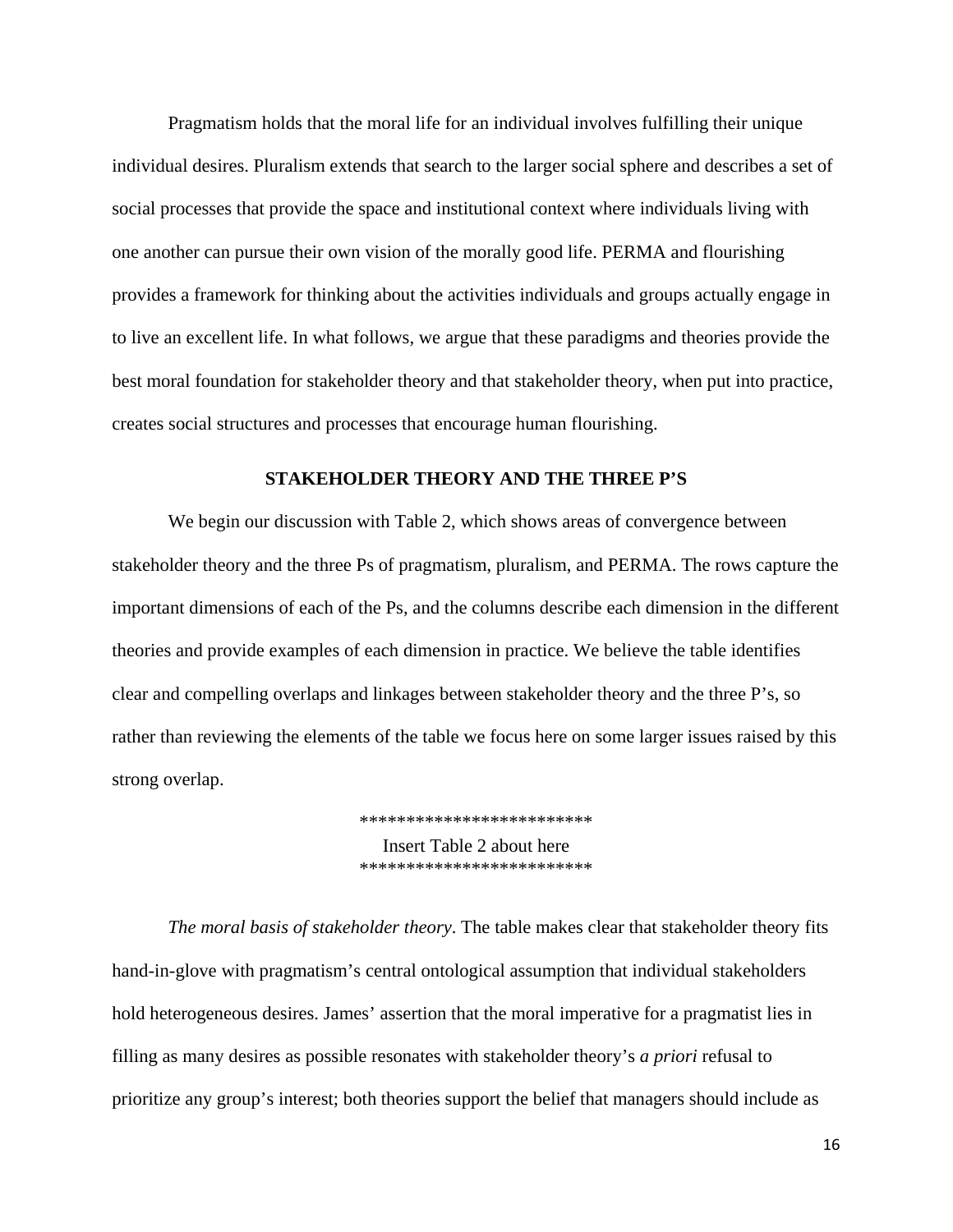many stakeholders as necessary in each issue that touches their interests (Freeman, 1984; Freeman, Harrison, Wicks, Parmar, and de Colle, 2010). Freeman, Harrison, and Wicks (2007) go so far as to argue that managers should consider the interests and desires of individual stakeholders (individuals or organizations) rather than defining interests by groups, such as customers or suppliers. We believe James would approve of such a prescription in order to identify the concrete desires at stake in any decision. Importantly, neither pragmatism nor stakeholder theory offers moral actors an easy way out of difficult decision making by offering decision makers a preset ranking of the moral worth of any particular desire or interest,

James' notion of the "pinch," or the reality that any decision involving conflicting demands will fall short of the ideal of satisfying all interests, helps resolve a key puzzle for stakeholder theorists: how to resolve tradeoff conflicts between various stakeholder interests. The pinch reminds us that in *most* cases *all* stakeholders won't walk away completely satisfied, but if interests are earnestly weighed within the particular context of the decision to be made, then "doing the best one can" under the circumstances leaves the *most* stakeholders with *some* degree of their desires met. James' pinch provides a reality check for managers that attunes them to the difficulty of the decisions they face, but also some comfort in arguing that, in many cases, the nature of the situation and the interests involved preclude an ideal solution where all needs get met.

The pinch highlights the important role of Dewey's process of ethical inquiry in making ethical choices as well as effectively managing stakeholder relationships. Unlike utilitarianism, which places the morality of an action exclusively on its consequences, or deontology, where morality depends solely on the actor's intent, pragmatic stakeholder theory seats the morality of the action in the process of decision making as well as the eventual outcomes or motivational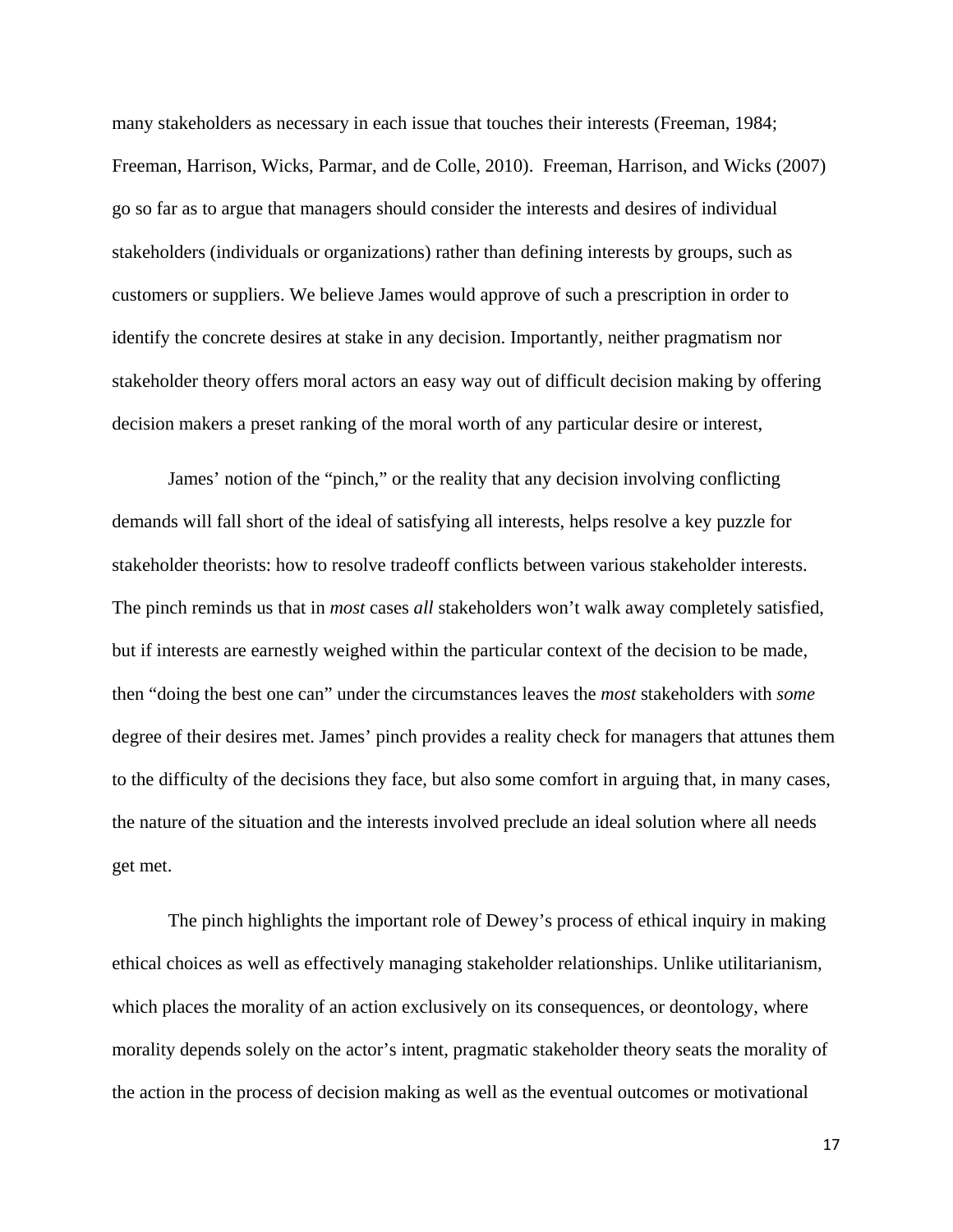inputs. Stakeholder theory justifies its final decisions on the grounds of procedural, if not distributive, justice (Kim and Mauborgne, 1998).

*Stakeholder theory as organization-level moral pragmatism.* As we noted earlier, pragmatism provides guidance for individuals making moral decisions in a complex world and pluralism extends that moral logic to the societal level. Neither theory, however, addresses the moral challenges facing actors within organizations, driven by their own competing desires but also forced to factor in the competing desires and interests of their organization's stakeholders. An organizational level account of moral action matters for two reasons. First, organizational decision making involves more than the mere summation of the moral arithmetic employed by the various individuals who constitute a decision making group, for instance a top management team. Optimal organizational decision making accounts for the interest of the organization as a whole, a distinct social entity that has its own unique desires and interests. Some interests may converge cleanly with those of its individual members, such as a desire for greater revenues and wages; however, those interests may also diverge. For example, translating all revenue gains into wage gains (the desires of employees) jeopardizes the organization's viability by leaving no reserve for future contingencies (a desire of bondholders and shareholders).

Second, most people spend the substantial number of hours in settings impacted by organizations. We all spend the majority of our day playing roles in various organizations, from our families, to our jobs, to organized leisure activities such as sporting organizations, charitable work, or being a part of the PTA. As citizens and consumers, we live in an institutional environment defined by organizational decision making (e.g., the political regulatory environment), and we use products and services that came about through processes of organizational decision making. Pragmatists such as James, Dewey, and Freeman would all note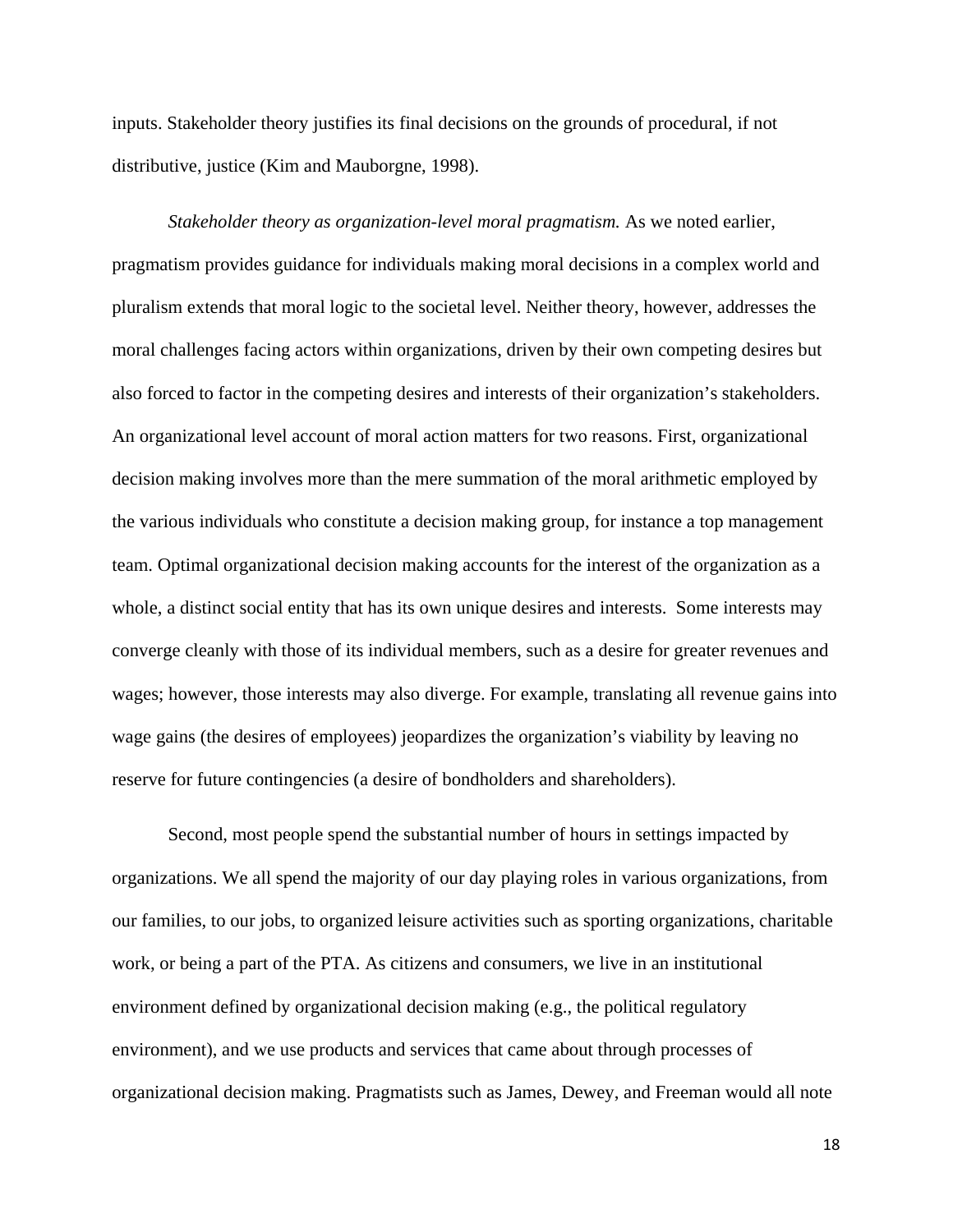that each of those organizational decisions, ones that accounted for and considered interests and desires of at least some stakeholder groups, constitute moral decisions.

Whether as consumers, employees, or affiliates, we all face moral decisions in our organizational roles and we all accept the assumption of organizational membership that when making moral decisions that affect the organization, we should not merely decide on our personal desires and interests. The notion of organizational citizenship demands that we place the demands of the organization above our own, for good or for ill (Umpress, Bingham, and Mitchell, 2010). Models of stakeholder engagement that build upon the foundations of Dewey's process of ethical inquiry provide organizational actors with a framework and system for effectively enacting their moral duties as organizational citizens (Noland and Phillips, 2010).

*Stakeholder theory as dynamic pluralism.* Rawls (1971) emphasized the role of social institutions, processes, and structures in protecting pluralistic visions of moral action and the morally desirable life. The two principles of equality, if properly implemented, work to assure that differing versions of the good do not result in social inequities of opportunity or outcomes. The two principles serve as anchors, or static foundations, upon which the institutions of daily life can build; however, that foundation fails to account for dynamic changes, either through the exogenous impact of interaction with other social groups or the endogenous evolution of interests within a social group. The process of globalization that increases the number of actors holding differing moral codes within a social group provides an example of exogenous changes; the evolution of concepts such as equality and liberty illustrate endogenous change (Fukayama, 1996; Wilson, 1997).

Processes such as stakeholder identification and engagement that build on these pluralistic foundations provide a recipe for organizational adaptation in the face of dynamically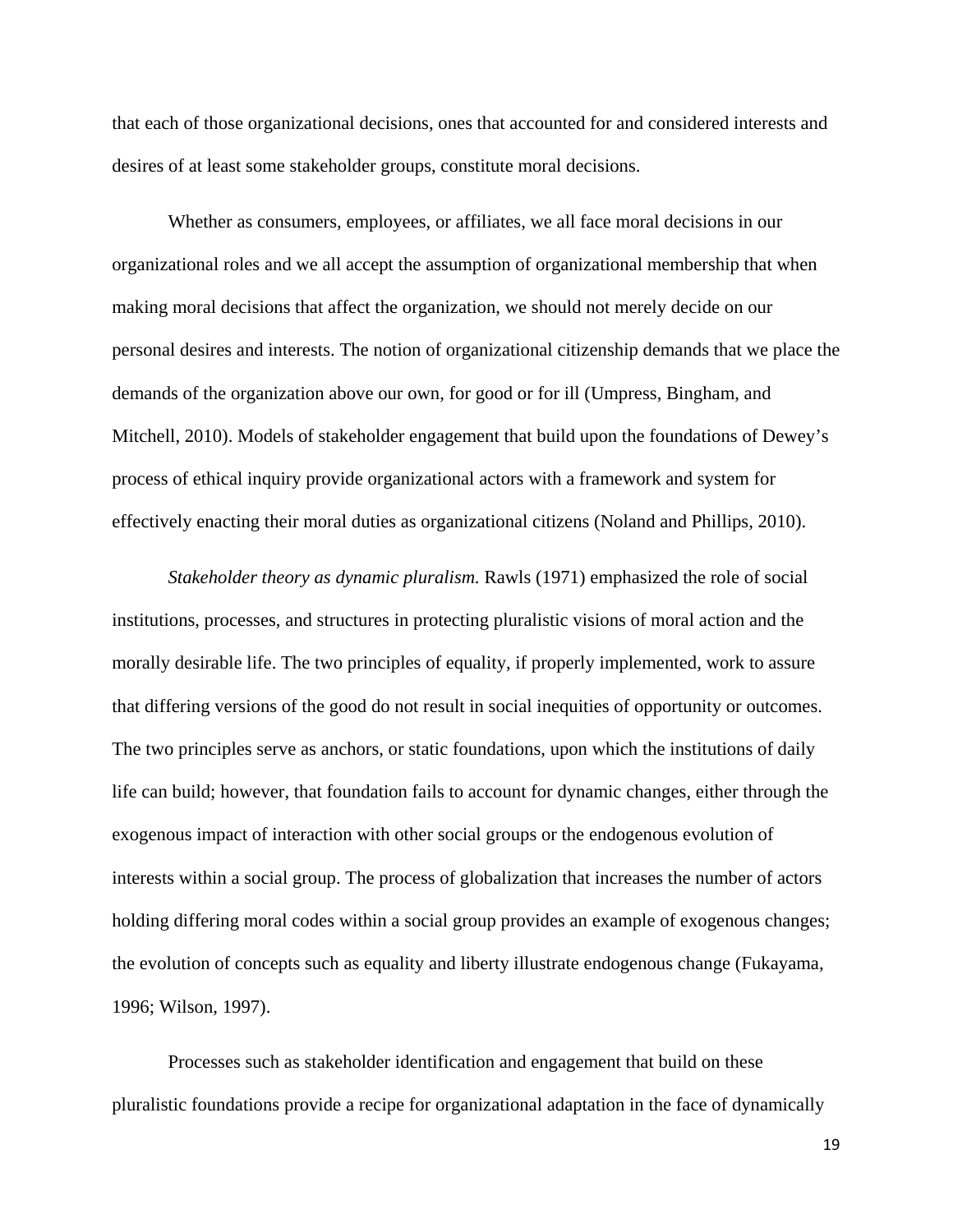changing moral codes and prescriptions (Mitchell, Agle, and Wood, 1997; Greenwood, 2007). If Rawls presents a system of protection against coercion and conflict, stakeholder theory offers one of possible cooperation and coordination. A vibrant social life requires both a set of negative moral prescriptions (e.g., don't violate the rights or norms of diverse groups) and positive ones (for example, seek out and leverage areas of common interest). To the extent that stakeholder theory focuses on finding areas of cooperation, we believe it extends the moral reach of Rawlsian pluralism and, in this sense, offer a more powerful moral anchor than the preservation of differences. Stakeholder theory offers managers more than a mere moral justification for finding opportunities for positive engagement, it gives them a set of tools to implement that moral vision in everyday decisions.

Unfortunately, the fundamental irreconcilability of moral paradigms leads to conflict, sometimes intermittent and sometimes chronic. Cooperation between stakeholders may prove the exception rather than the rule (Godfrey and Hatch, 2006). What becomes of pluralism and its operating principles in the face of such conflict? We believe that pluralism, rather than consequentialist or intentional moral foundations, provides a better way forward. Instrumentalism allows organizational leaders to retreat during conflict to a position of "at the end of day, we have to look out for ourselves." Intentionalism, on the other hand, provides little actual guidance for resolving conflict other than treating others as we'd like to be treated. Pragmatism, as advocated by Dewey, reminds managers that conflict, like all moral choices, involves a process of moral resolution: Listening, discussion, and lively disagreement are the foundations of such a process. Pluralism reminds us that there will be no ultimate vanquishing victory for our side and that tomorrow we'll all be linked in the same social situation.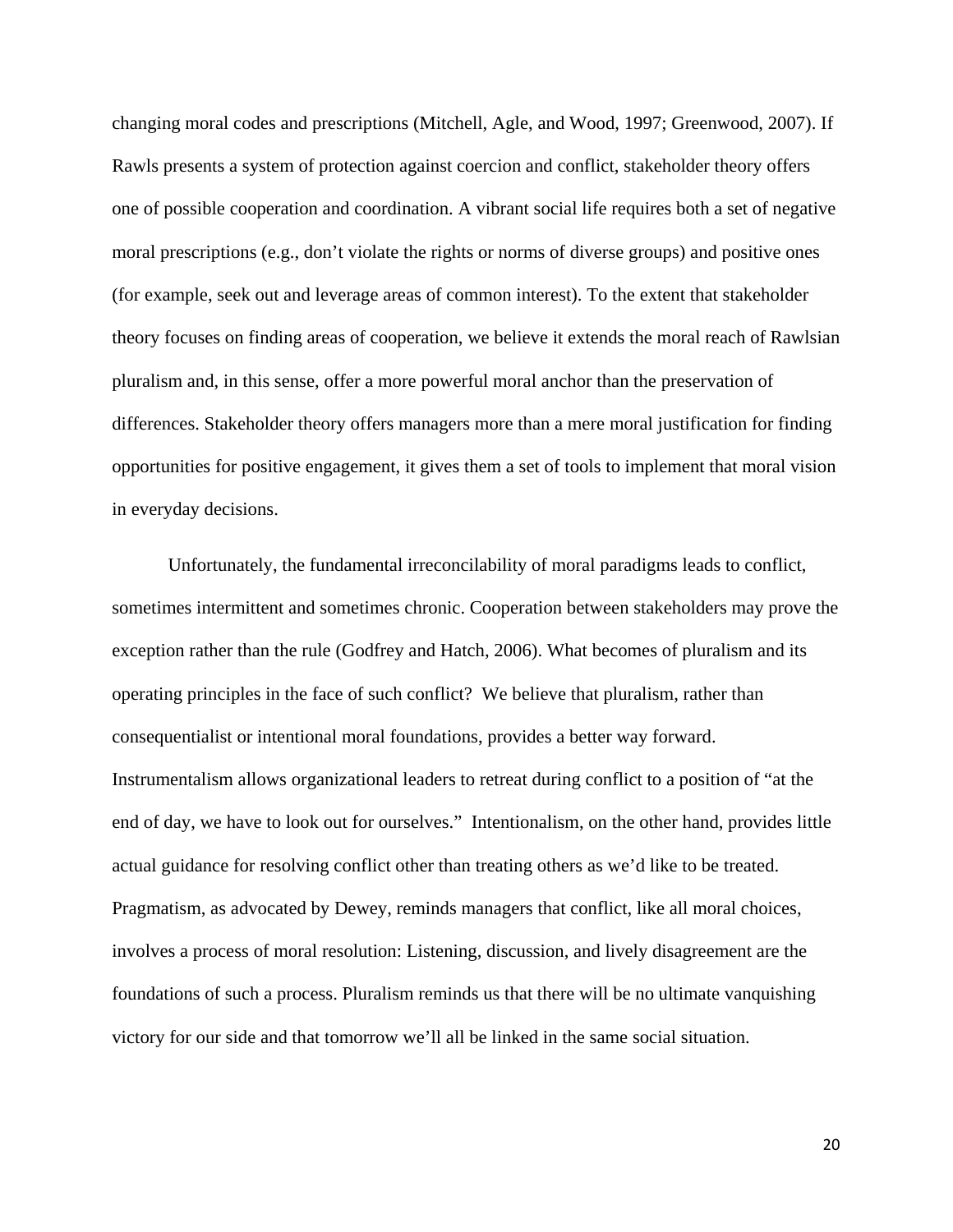*A stakeholder focus encourages eudemonia.* The pragmatic, and stakeholder theory, imperative to meet as many desires as possible brings about positive emotion, as stakeholders realize the satisfaction of met needs. If it provided nothing more, then stakeholder theory would devolve to a focused form of utilitarian consequentialism. A pragmatically grounded stakeholder theory, however, extends it reach far beyond the view of positive emotional outcomes as eudemonia. The emphasis on stakeholder engagement acts as more than an accidental linguistic overlap. As managers and stakeholders work together to find solutions to issues, often thorny and enduring ones such as environmental pollution or economic inequality, they push beyond the comfort zone of know recipes. They establish a foundation for eudemonistic engagement, or creating a state of flow, even if the sought after solutions fail to appear. The process of stakeholder engagement and dialogue represents its own form of flow.

If either managers or stakeholders cling to positions that preclude any joint solution, then stakeholder engagement breaks down and eudemonistic engagement never occurs. If, however, both stakeholders and managers remember "the pinch" and that any practical, workable outcome will fall short of the ideal, then the exit from the comfort zone of known solutions may reveal new approaches to old problems and a deepened sense of commitment by all parties to implement that solution. That emotional commitment certainly increases the likelihood that concerned stakeholder groups, including organizational leaders, will continue to work in concert to achieve better outcomes.

Concerted effort requires, but also strengthens, positive relationships among stakeholder groups and between stakeholders and firms. Those positive relationships contribute to eudemonia for all. Differences in moral visions may never disappear and parallel lines will never meet; however, effective processes of stakeholder engagement can lead to relationships of mutual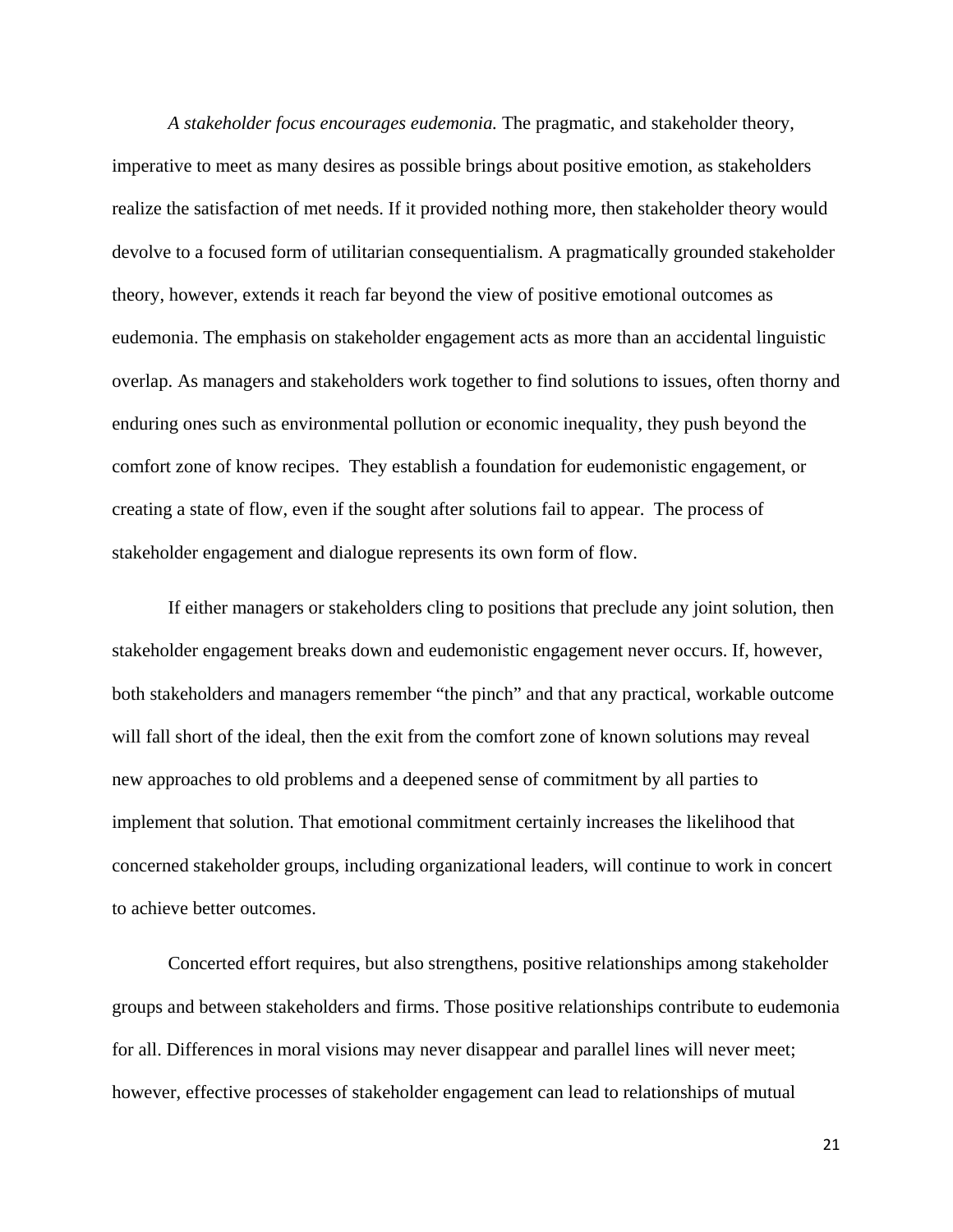respect, open communication, and even admiration between diverse, and potential divisive, stakeholders. Positive relationships help produce better instrumental outcomes as trust and respect allow parties to identify areas where joint action may produce results. Relationships of trust also encourage each party to make the sometimes risky investments needed to realize those results.

Finally, a pragmatically grounded stakeholder theory improves the odds that stakeholders, as individuals, will find a sense of transcendent meaning. That meaning comes as all stakeholders see the possibilities for satisfying desires and interests beyond the merely material or monetary. For example, when stakeholder groups and firms work to together to combat environmental degradation or improve social conditions in their home communities, everyone involved connects to something beyond, and larger than, themselves. Effective stakeholder engagement processes can help business produce more than just widgets and profits; organizations, and their members can contribute to causes with impacts beyond product and financial markets. Working together with their stakeholders, business, employees, and managers can contribute to a better world.

#### **CONCLUSION**

Stakeholder theory has moved from the margins to the mainstream of business conversations, both among academics and practitioners. As the reach of stakeholder theory increases, we see a distinctive turn in theory, research, and practice to the pragmatic and practical issues of effective stakeholder management such as how to mangers clearly identify stakeholders, engage with them, and work through the challenges of organizations operating with multiple decision criteria. We applaud this return to the descriptive pillar of the theory. Our goal in this chapter has been to show that a focus on descriptive stakeholder theory has its own moral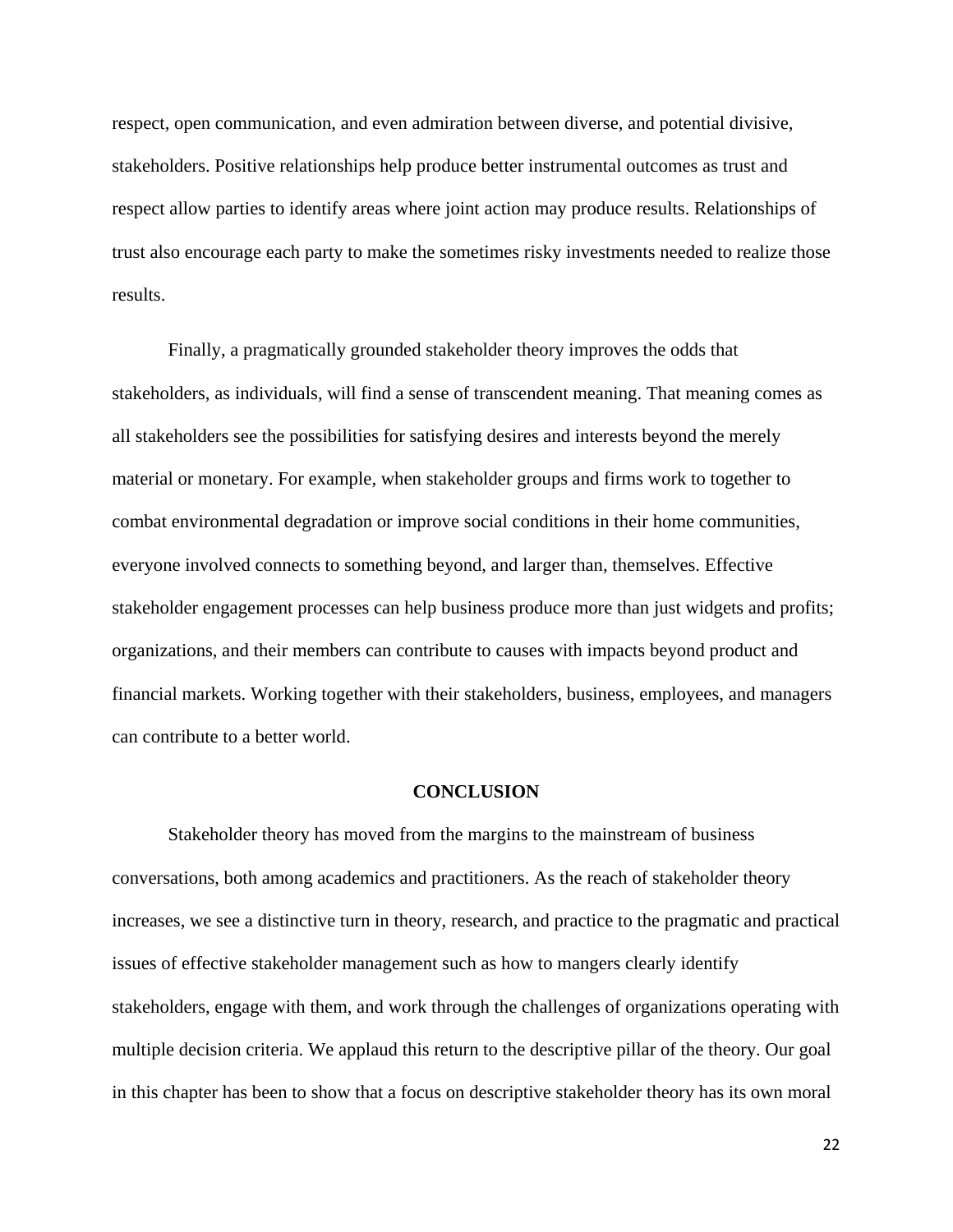underpinning in the moral theory of American pragmatism. We believe that moral underpinning

results in a stronger, more robust version of stakeholder theory that can help managers and other

organizational leaders effectively navigate in an increasingly pluralistic world.

#### **REFERENCES**

Aristotle. (1941). *Nicomachean Ethics*. New York: Random House.

- Batagelj, V. (2003). Efficient algorithms for citation network analysis. *arXiv Preprint cs/0309023*. Retrieved from https://arxiv.org/abs/cs/0309023
- Batagelj, V., Mrvar, A., & Nooy, W. de. (2008). *Exploratory social network analysis with Pajek*. Cambridge University Press.
- Berman, S. L., Wicks, A. C., Kotha, S., & Jones, T. M. (1999). Does Stakeholder Orientation Matter? The Relationship between Stakeholder Management Models and Firm Financial Performance. *The Academy of Management Journal*, *42*(5), 488–506.
- Bosse, D. A., Phillips, R. A., & Harrison, J. S. (2009). Stakeholders, Reciprocity, and Firm Performance. *Strategic Management Journal*, *30*(4), 447–456.
- Bundy, J., Shropshire, C., & Buchholtz, A. K. (2013). Strategic cognition and issue salience: Toward an explanation of firm responsiveness to stakeholder concerns. *Academy of Management Review*, *38*(3), 352–376.
- Carroll, A. B. (1991). The pyramid of corporate social responsibility: toward the moral management of organizational stakeholders. *Business Horizons*, *34*(4), 39–48.
- Chan Kim, W., & Mauborgne, R. (1998). Procedural justice, strategic decision making, and the knowledge economy. *Strategic Management Journal*, *19*(4), 323–338.
- Clarkson, M. B. E. (1995). A Stakeholder Framework for Analyzing and Evaluating Corporate Social Performance. *The Academy of Management Review*, *20*(1), 92–117.
- Donaldson, T., & Preston, L. E. (1995). The stakeholder theory of the corporation: Concepts, evidence, and implications. *Academy of Management Review*, *20*(1), 65–91.
- Field, R. (2017). John Dewey. *The Internet Encyclopedia of Philosophy (Peer Reviewed)*. Retrieved from http://www.iep.utm.edu
- Freeman, R. E. (1984). *Strategic management : a stakeholder approach*. Boston: Pitman.
- Freeman, R. E. (2007). *Managing for stakeholders: survival, reputation, and success*. New Haven: Yale University Press.
- Freeman, R. E., Harrison, J. S., Wicks, A. C., Parmar, B. L., & Colle, S. de. (2010). *Stakeholder Theory: The State of the Art*. Cambridge University Press.
- Freeman, R. E., & Phillips, R. A. (2002). Stakeholder theory: A libertarian defense. *Business Ethics Quarterly*, *12*(3), 331–349.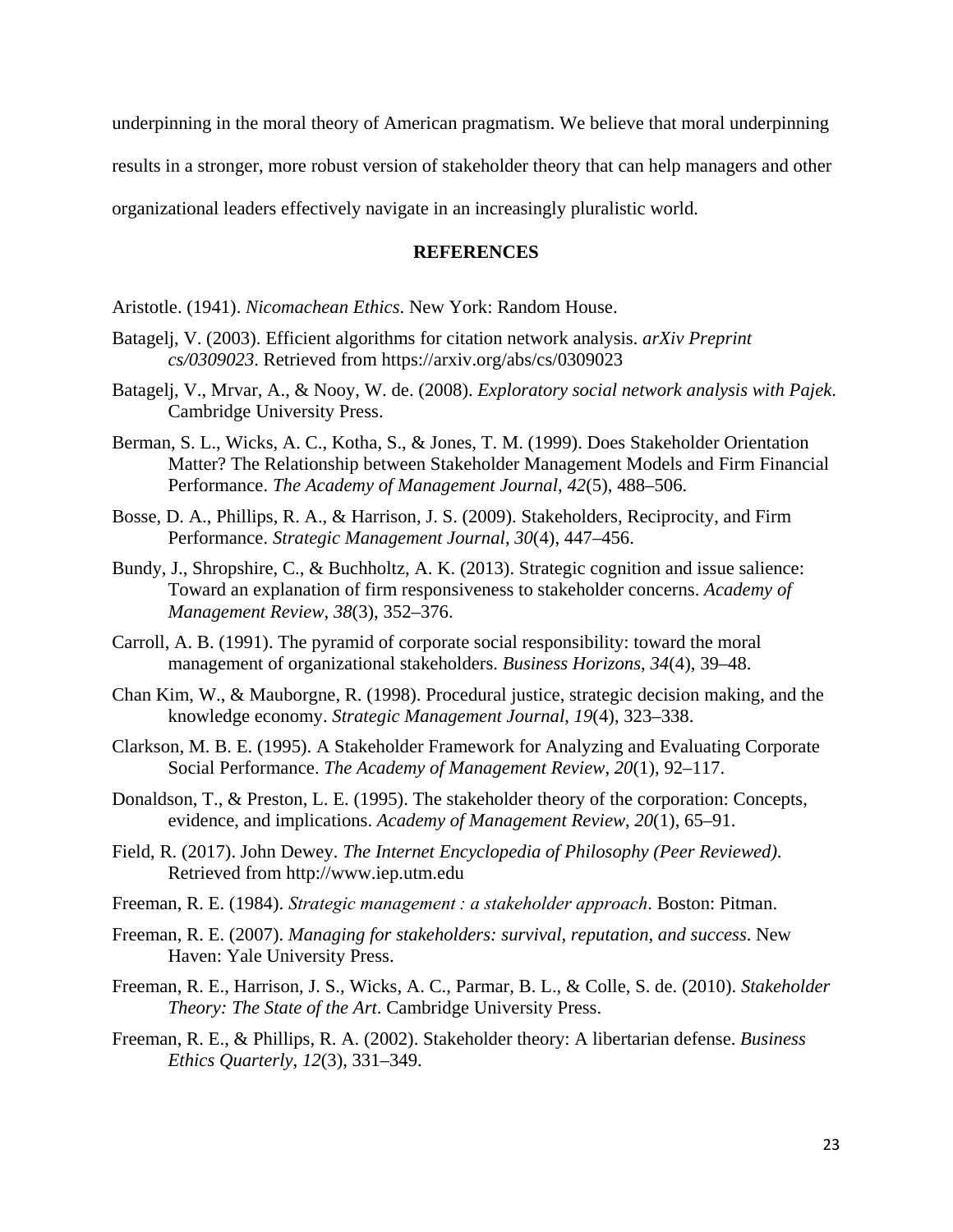- Friedman, A. L., & Miles, S. (2006). *Stakeholders: theory and practice*. Oxford ; New York: Oxford University Press.
- Frooman, J. (1999). Stakeholder influence strategies. *Academy of Management Review*, *24*(2), 191–205.
- Fukuyama, F. (1996). *Trust: Human Nature and the Reconstitution of Social Order*. Simon and Schuster.
- Godfrey, P. C. (2005). The Relationship Between Corporate Philanthropy and Shareholder Wealth: A Risk Management Perspective. *Academy of Management Review*, *30*(4), 777– 798.
- Godfrey, P. C., & Hatch, N. W. (2006) Researching Corporate Social Responsibility: An agenda for the 21st Century. *Journal of Business Ethics*, 70 (1): 87-98.
- Greenwood, M. (2007). Stakeholder engagement: Beyond the myth of corporate responsibility. *Journal of Business Ethics*, *74*(4), 315–327.
- Hall, M., Millo, Y., & Barman, E. (2015). Who and what really counts? Stakeholder prioritization and accounting for social value. *Journal of Management Studies*, *52*(7), 907–934.
- Heidegger, M. (2002). *Being and time*. New York: HarperSanFrancisco.
- Hill, C. W. L., & Jones, T. M. (1992). Stakeholder agency theory. *Journal of Management Studies*, *29*, 131–154.
- Hillman, A. J., & Keim, G. D. (2001). Shareholder Value, Stakeholder Management, and Social Issues: What's the Bottom Line? *Strategic Management Journal*, *22*(2), 125–139.
- Hummon, N. P., & Dereian, P. (1989). Connectivity in a citation network: The development of DNA theory. *Social Networks*, *11*(1), 39–63.
- Hummon, N. P., Dorian, P., & Freeman, L. C. (1990). Analyzing the Structure of the Centrality-Productivity Literature Created Between 1948 and 1979. *Knowledge*, *11*(4), 459–480.
- James, W. (1891). The moral philosopher and the moral life. *The International Journal of Ethics*, *1*(3), 330–354.
- Jensen, M. C. (2002). Value Maximization, Stakeholder Theory, and the Corporate Objective Function. *Business Ethics Quarterly*, *12*(2), 235–256.
- Jones, T. M. (1995). Instrumental Stakeholder Theory: A Synthesis of Ethics and Economics. *The Academy of Management Review*, *20*(2), 404–437.
- Jones, T. M., & Wicks, A. C. (1999). Convergent stakeholder theory. *Academy of Management Review*, *24*(2), 206–221.
- King, B. (2008). A social movement perspective of stakeholder collective action and influence. *Business and Society*, *47*, 21–49.
- King, B. G., & Soule, S. A. (2007). Social movements as extra-institutional entrepreneurs: The effect of protests on stock price returns. *Administrative Science Quarterly*, *52*(3), 413– 442.
- Lévinas, E., & Nemo, P. (1985). *Ethics and infinity*. Gazelle Book Services.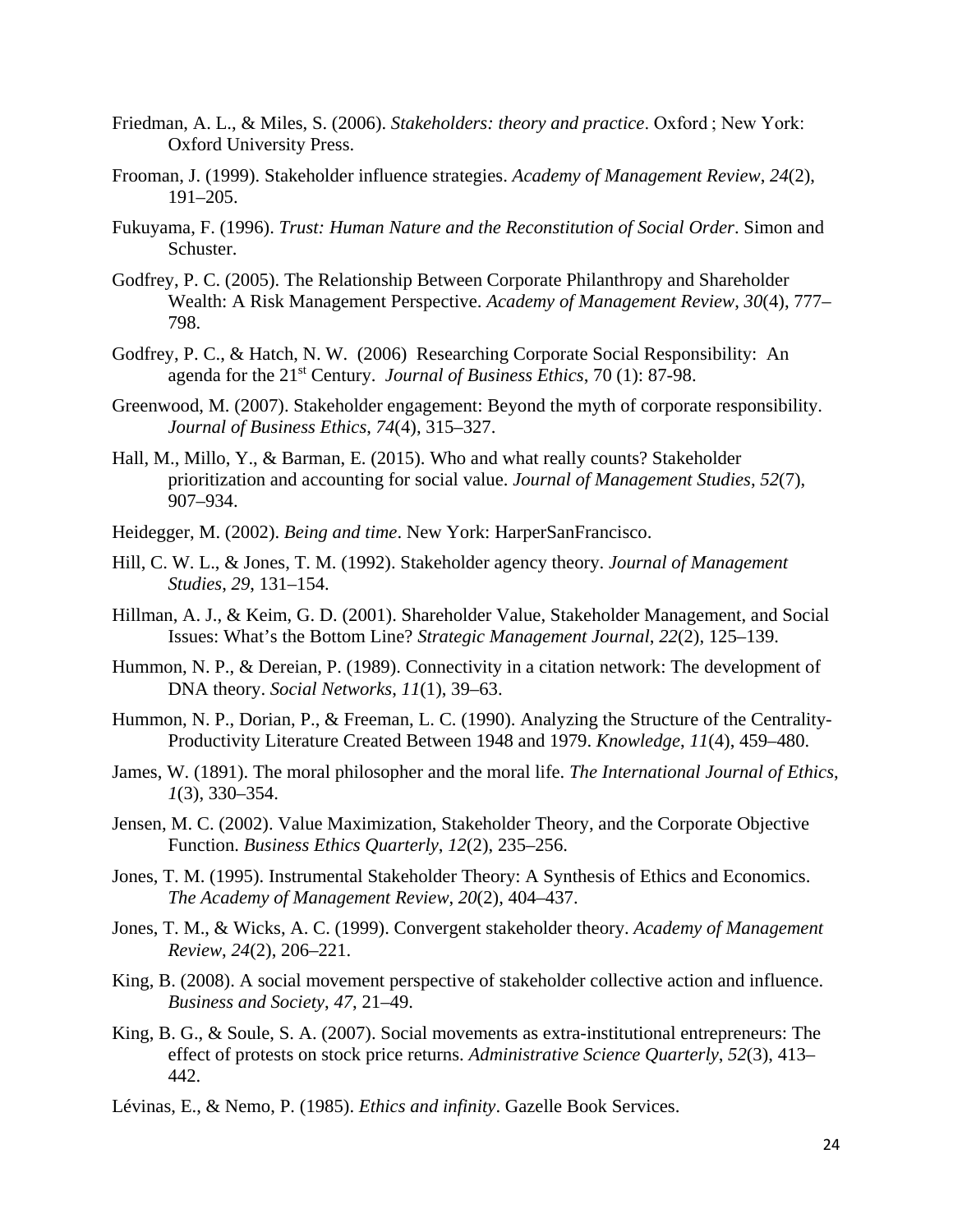- Liu, J. S., & Lu, L. Y. (2012). An integrated approach for main path analysis: Development of the Hirsch index as an example. *Journal of the American Society for Information Science and Technology*, *63*(3), 528–542.
- Mackey, A., Mackey, T. B., & Barney, J. B. (2007). Corporate social responsibility and firm performance: Investor preferences and corporate strategies. *Academy of Management Review*, *32*, 817–835.
- Margolis, J. D., & Walsh, J. P. (2003). Misery Loves Companies: Rethinking Social Initiatives by Business. *Administrative Science Quarterly*, *48*(2), 268–305.
- Mitchell, R. K., Agle, B. R., & Wood, D. J. (1997). Toward a Theory of Stakeholder Identification and Salience: Defining the Principle of Who and What Really Counts. *The Academy of Management Review*, *22*(4), 853–886.
- Mitchell, R. K., Van Buren, H. J., Greenwood, M., & Freeman, R. E. (2015). Stakeholder inclusion and accounting for stakeholders. *Journal of Management Studies*, *52*(7), 851– 877.
- Mitchell, R. K., Weaver, G. R., Agle, B. R., Bailey, A. D., & Carlson, J. (2016). Stakeholder agency and social welfare: Pluralism and decision making in the multi-objective corporation. *Academy of Management Review*, *41*(2), 252–275.
- Noland, J., & Phillips, R. (2010). Stakeholder engagement, discourse ethics and strategic management. *International Journal of Management Reviews*, *12*(1), 39–49.
- Phillips, R. (2003). *Stakeholder Theory and Organizational Ethics*. Berrett-Koehler Publishers.
- Post, J. E., Preston, L. E., & Sachs, S. (2002). Redefining the corporation. *Stakeholder Management and Organizational Wealth. Stanford*.
- Rawls, J. (1971). *A Theory of Justice*. Harvard University Press.
- Rawls, J., & Kelly, E. (2001). *Justice As Fairness: A Restatement*. Harvard University Press.
- Reid, E. M., & Toffel, M. W. (2009). Responding to public and private politics: Corporate disclosure of climate change strategies. *Strategic Management Journal*, *30*(11), 1157– 1178.
- Rorty, R. (1992). *The Linguistic turn : essays in philosophical method*. Chicago [etc.]: University of Chicago Press.
- Rowley, T. J. (1997). Moving beyond Dyadic Ties: A Network Theory of Stakeholder Influences. *The Academy of Management Review*, *22*(4), 887–910.
- Seligman, M. E. P. (2011). *Flourish : a visionary new understanding of happiness and wellbeing*. New York: Free Press.
- Talisse, R. B., & Aikin, S. F. (2008). *Pragmatism: a guide for the perplexed*. London ; New York: Continuum.
- Umphress, E. E., Bingham, J. B., & Mitchell, M. S. (2010). Unethical behavior in the name of the company: the moderating effect of organizational identification and positive reciprocity beliefs on unethical pro-organizational behavior. *Journal of Applied Psychology*, *95*(4), 769.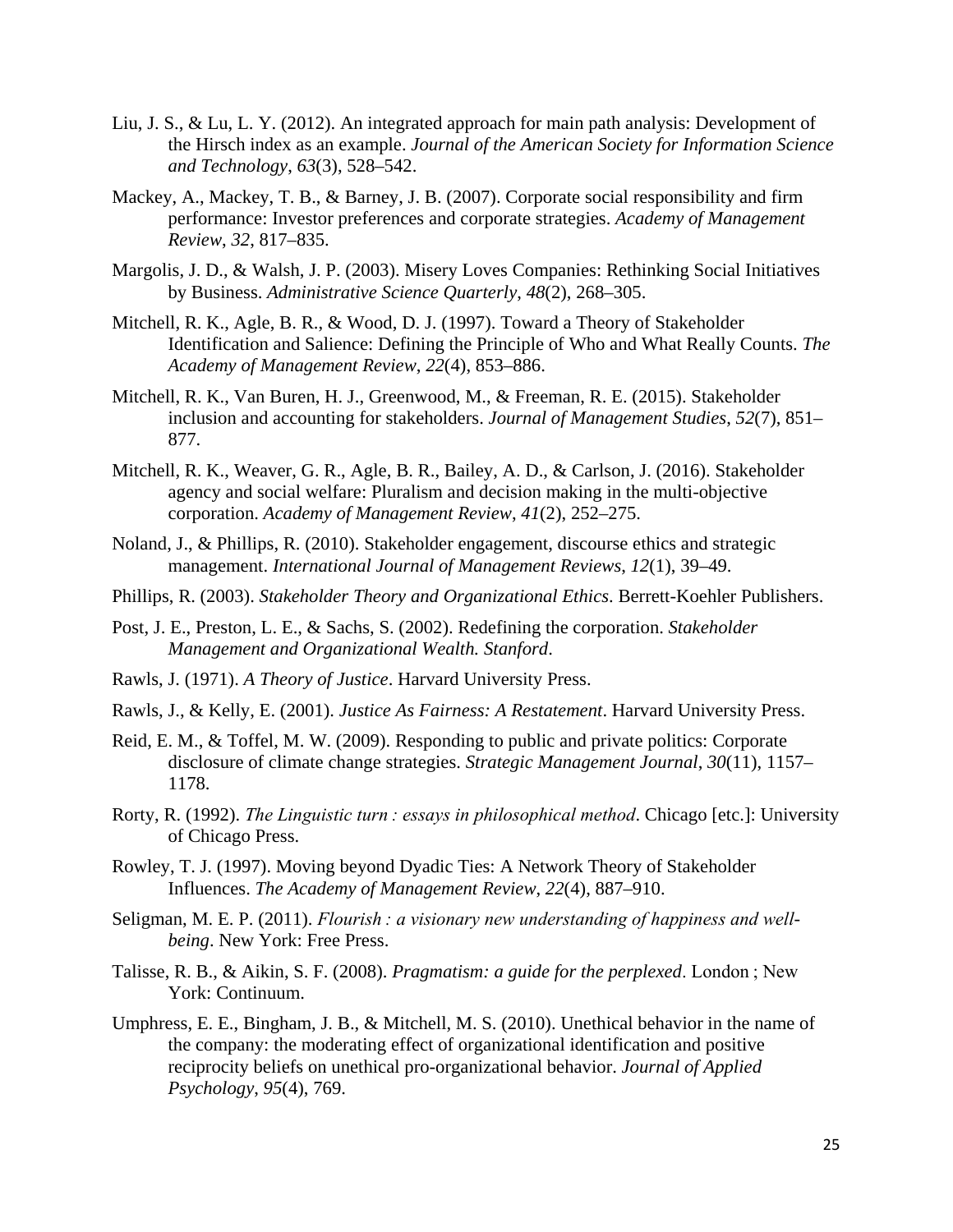- Whetten, D. A. (2002). Modelling-as-theorizing: A systematic methodology for theory development. In D. Partington (Ed.), *Essential Skills for Management Research* (2nd ed., pp. 45–71). Thousand Oaks, CA: SAGE Publications.
- Wilson, J. Q. (1997). *The moral sense*. New York: Free Press Paperback.
- Wood, D. J., & Logsdon, J. M. (2002). Business Citizenship: From individuals to organizations. *Business Ethics Quarterly*, *12*, 59–94.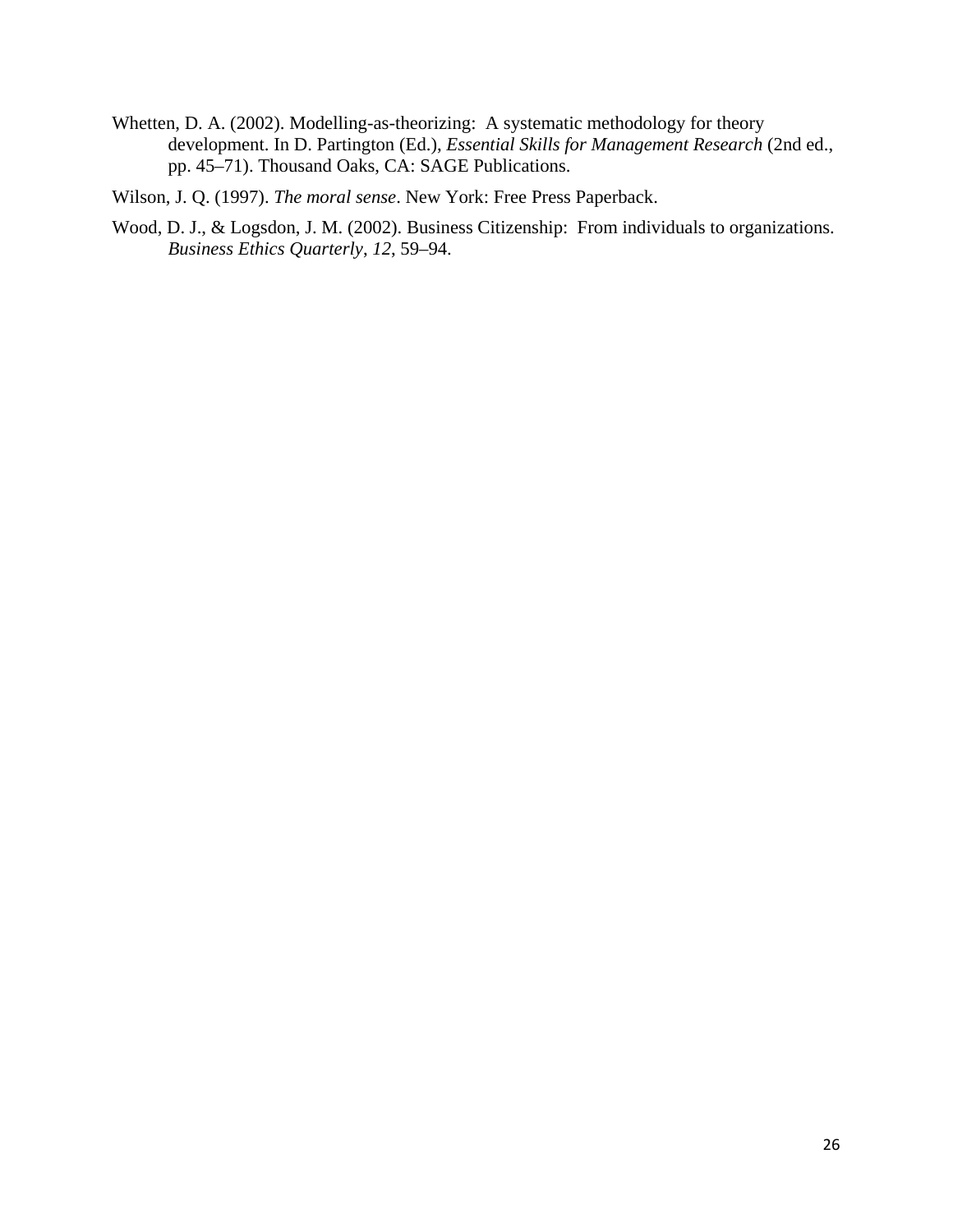# **Appendix 1: Foundational works in stakeholder theory**

| <b>Author(s)</b>       | Year |
|------------------------|------|
| Articles               |      |
| Carroll                | 1991 |
| Donaldson & Preston    | 1995 |
| Clarkson               | 1995 |
| Jones                  | 1995 |
| Mitchell et al.        | 1997 |
| Rowley                 | 1997 |
| Frooman                | 1999 |
| Berman et al.          | 1999 |
| Hillman & Keim         | 2001 |
| Jensen                 | 2002 |
| <b>Books</b>           |      |
| Freeman                | 1984 |
| Post, Preston, & Sachs | 2002 |
| Friedman & Miles       | 2006 |
| Freeman et al.         | 2007 |
| Freeman et al.         | 2010 |

Source: Stakeholder Strategy Interest Group Summer 2016 Newsletter (see https://www.strategicmanagement.net/ig-stakeholder-strategy/publications).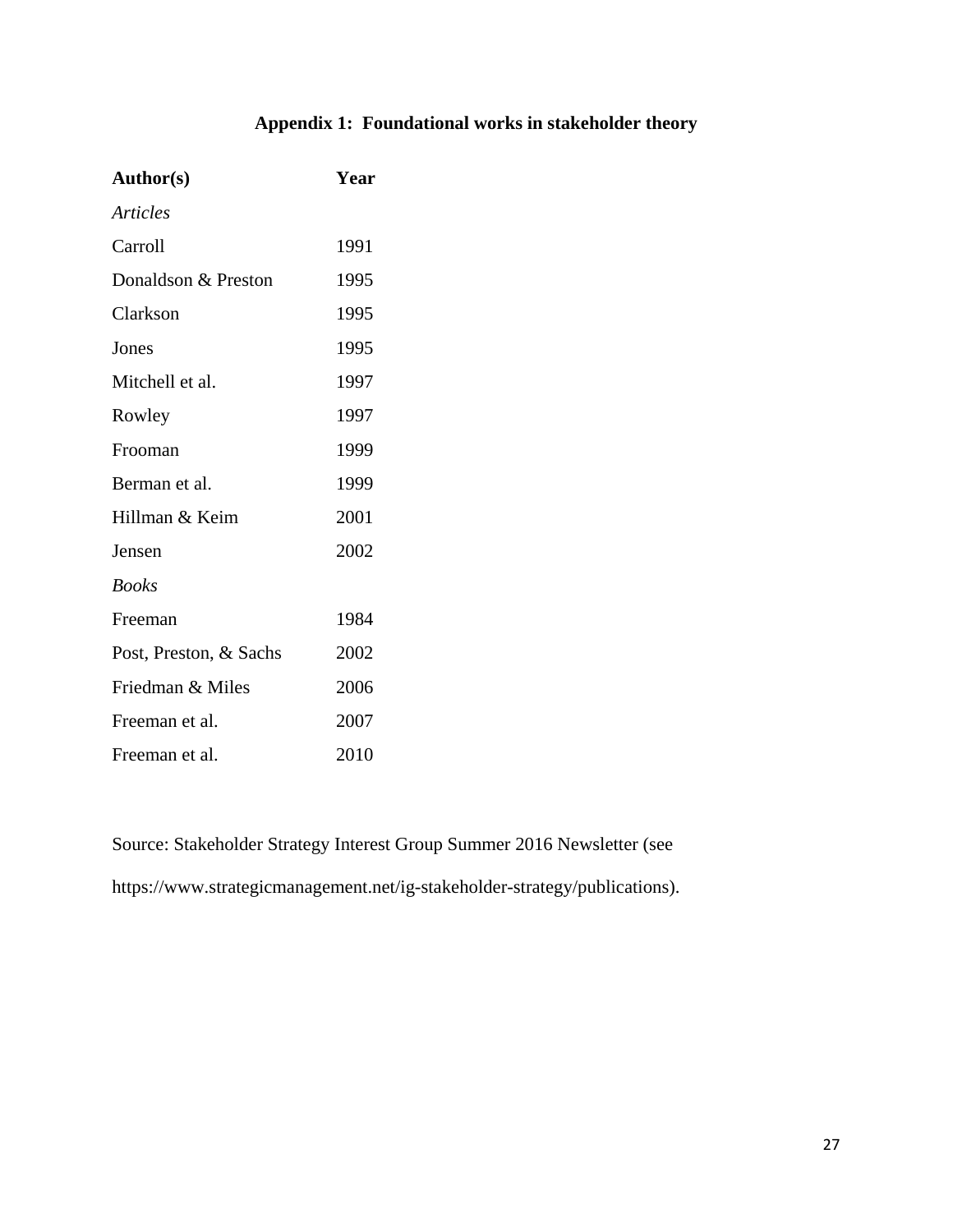| Author(s)                                                           | Year | Journal                                                            | <b>Title</b>                                                                                                        |
|---------------------------------------------------------------------|------|--------------------------------------------------------------------|---------------------------------------------------------------------------------------------------------------------|
| Phase 1. Foundations                                                |      |                                                                    |                                                                                                                     |
| Freeman                                                             | 1984 | Book                                                               | Strategic Management: A Stakeholder Approach                                                                        |
| Donaldson & Preston                                                 | 1995 | Academy of Management Review                                       | The stakeholder theory of the corporation: Concepts, evidence, and implications                                     |
| Clarkson                                                            | 1995 | Academy of Management Review                                       | A stakeholder framework for analyzing and evaluating corporate social performance                                   |
| Jones                                                               | 1995 | Academy of Management Review                                       | Instrumental stakeholder theory: A synthesis of ethics and economics                                                |
| Mitchell et al.                                                     | 1997 | Academy of Management Review                                       | Toward a theory of stakeholder identification and salience: Defining the principle of<br>who and what really counts |
| Rowley                                                              | 1997 | Academy of Management Review                                       | Moving beyond dyadic ties: A network theory of stakeholder influences                                               |
| Frooman                                                             | 1999 | Academy of Management Review                                       | Stakeholder influence strategies                                                                                    |
| Jones & Wicks                                                       | 1999 | Academy of Management Review                                       | Convergent stakeholder theory                                                                                       |
| Freeman & Phillips                                                  | 2002 | <b>Business Ethics Quarterly</b>                                   | Stakeholder theory: A libertarian defense                                                                           |
| Phase 2. Meta-Analyses                                              |      |                                                                    |                                                                                                                     |
| Orlitzky et al.                                                     | 2003 | <b>Organization Studies</b>                                        | Corporate social and financial performance: A meta-analysis                                                         |
| Margolis & Walsh                                                    | 2003 | Administrative Science Quarterly                                   | Misery loves companies: Rethinking social initiatives by business                                                   |
| Phase 3. Theoretical Refinements to Instrumental Stakeholder Theory |      |                                                                    |                                                                                                                     |
| Godfrey                                                             | 2005 | Academy of Management Review                                       | The relationship between corporate philanthropy and shareholder wealth: A risk<br>management perspective            |
| Mackey et al.                                                       | 2007 | Academy of Management Review                                       | Corporate social responsibility and firm performance: Investor preferences and<br>corporate strategies              |
|                                                                     |      | Phase 4. Empirical Examinations of Descriptive Stakeholder Theory  |                                                                                                                     |
| King & Soule                                                        | 2007 | Administrative Science Quarterly                                   | Social movements as extra-institutional entrepreneurs: The effect of protests on<br>stock price returns             |
| King                                                                | 2008 | Administrative Science Quarterly                                   | A political mediation model of corporate response to social movement activism                                       |
| Reid & Toffel                                                       | 2009 | Strategic Management Journal                                       | Responding to public and private politics: Corporate disclosure of climate change<br>strategies                     |
|                                                                     |      | Phase 5. Theoretical Refinements to Descriptive Stakeholder Theory |                                                                                                                     |
| Bundy et al.                                                        | 2013 | Academy of Management Review                                       | Strategic cognition and issue salience: Toward an explanation of firm<br>responsiveness to stakeholder concerns     |

#### **Table 1. List of Scholarly Publications on the Global Key Route Path and Phases of Theoretical Development**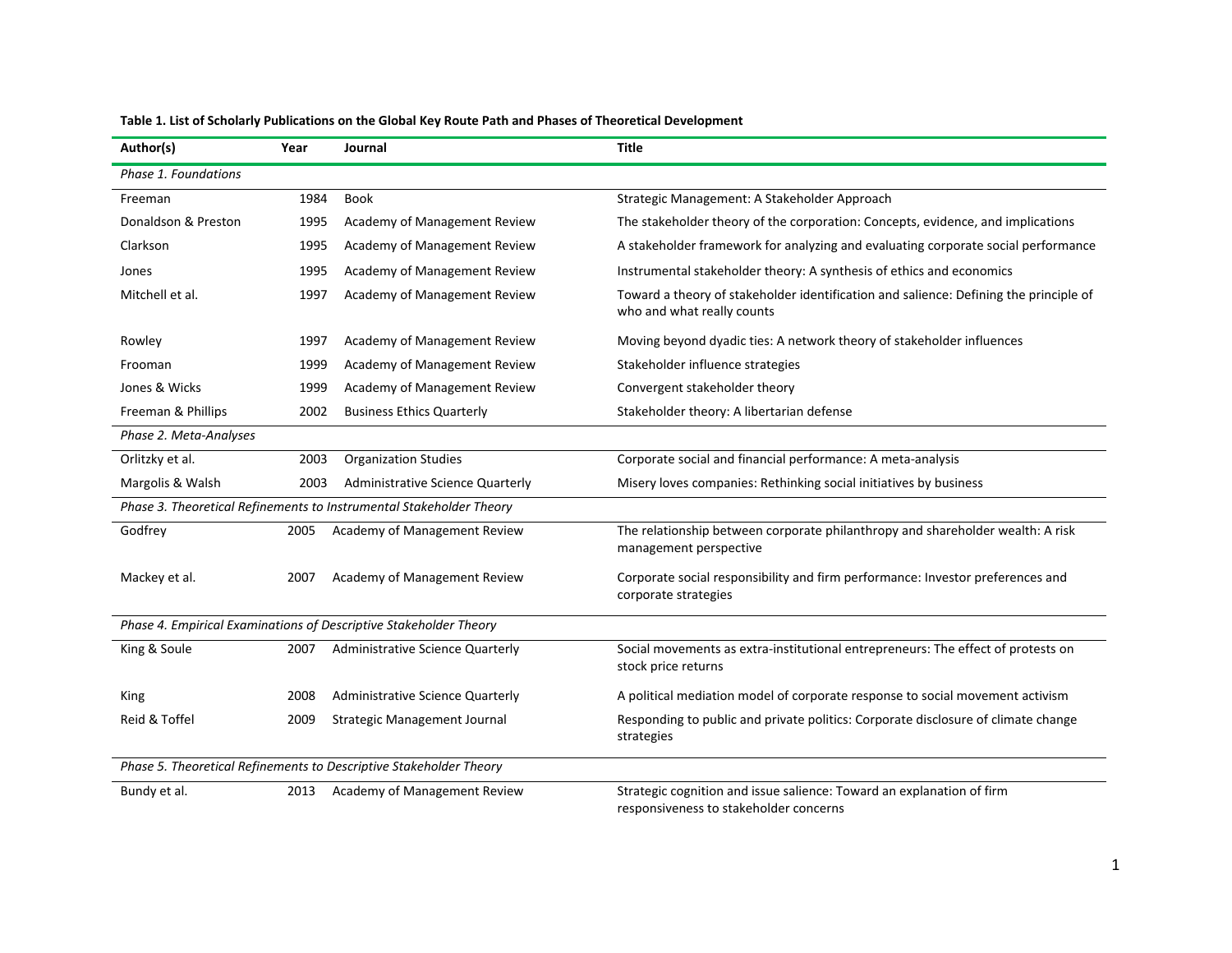| Hall et al.     | 2015 | Journal of Management Studies | Who and what really counts? Stakeholder prioritization and accounting for social<br>value                   |
|-----------------|------|-------------------------------|-------------------------------------------------------------------------------------------------------------|
| Mitchell et al. | 2015 | Journal of Management Studies | Stakeholder inclusion and accounting for stakeholders                                                       |
| Mitchell et al. | 2016 | Academy of Management Review  | Stakeholder agency and social welfare: Pluralism and decision making in the multi-<br>objective corporation |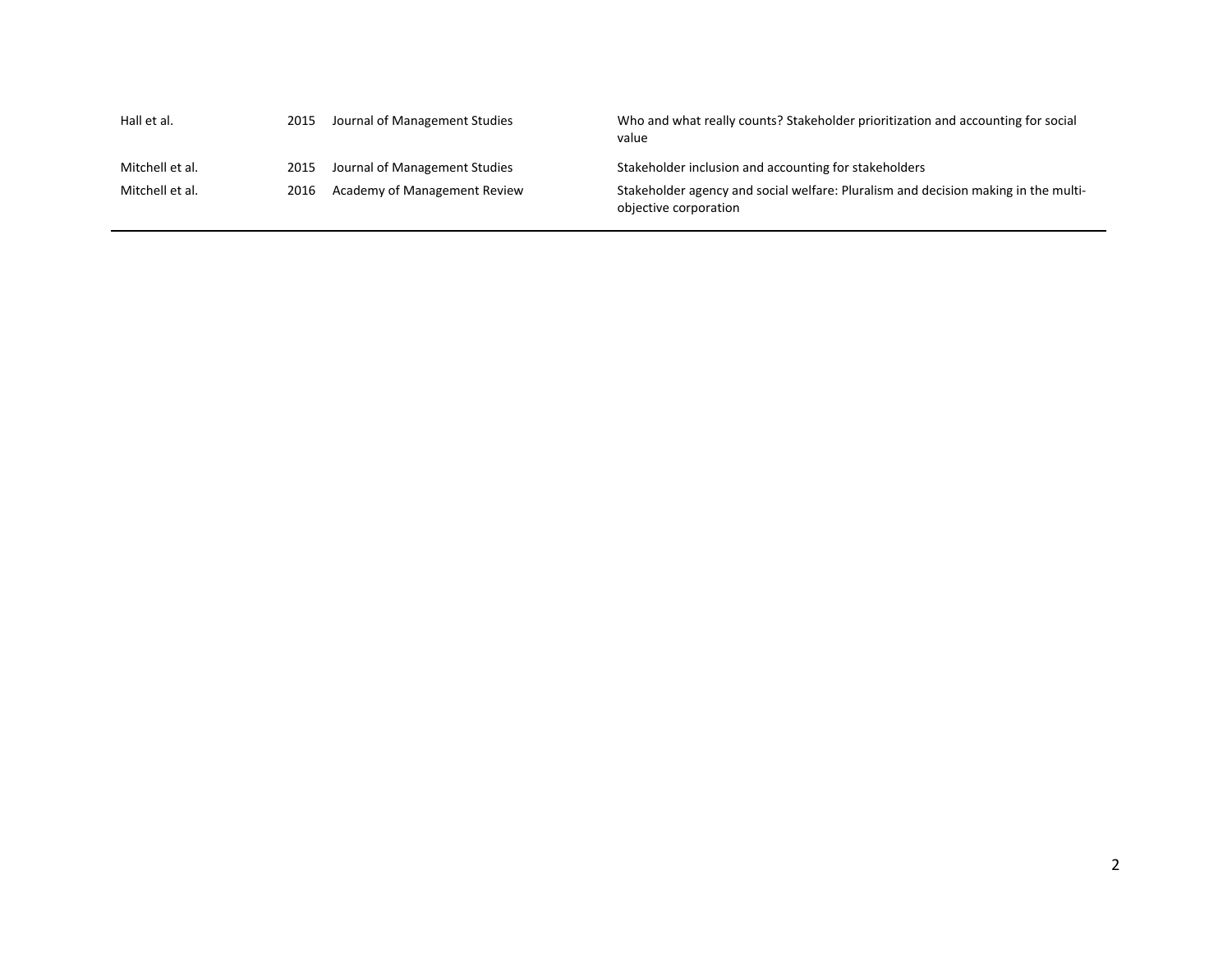# **Figure 1. Global Key Route Path**

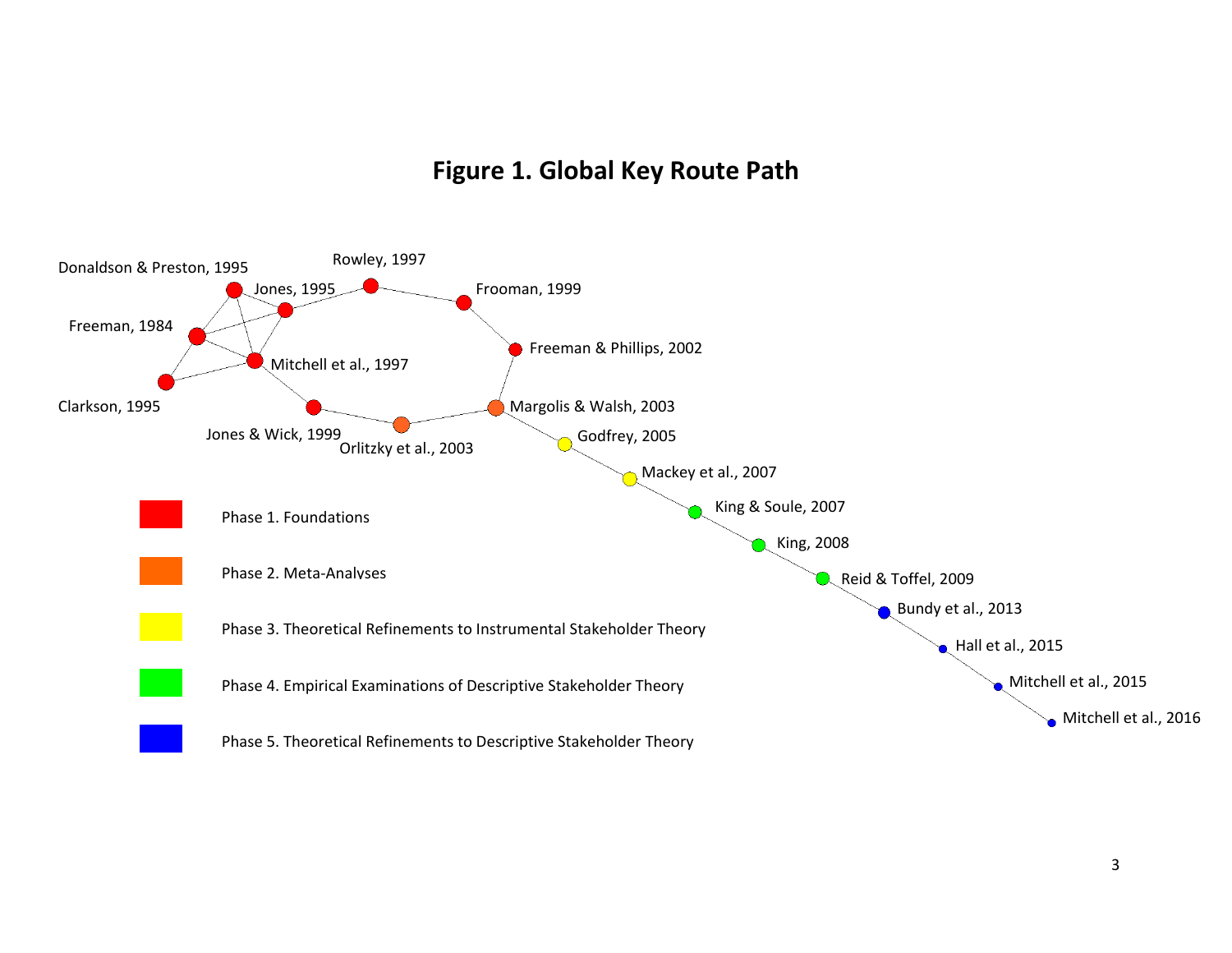| <b>Pragmatism and Pluralism</b>                        | Philosophical description, examples                                                                                            | <b>Stakeholder theory interface</b>                                                                                                                        | <b>Stakeholder examples</b>                                                                                                                                                    |
|--------------------------------------------------------|--------------------------------------------------------------------------------------------------------------------------------|------------------------------------------------------------------------------------------------------------------------------------------------------------|--------------------------------------------------------------------------------------------------------------------------------------------------------------------------------|
| Core premise                                           |                                                                                                                                |                                                                                                                                                            |                                                                                                                                                                                |
| Actors hold heterogeneous, non-<br>hierarchical values | Individuals and groups bring different<br>heritage, cultural norms, and value sets<br>to society. Value sets cannot be ranked. | Heterogeneity of backgrounds, interests,<br>and needs at the core of Stakeholder<br>Theory. Heterogeneity valued both<br>instrumentally and intrinsically. | Goldman Sachs CEO criticizes 2017<br>Travel Ban on Foreign Nationals entering<br>the US, citing both human rights and<br>business concerns <sup>2</sup>                        |
|                                                        | Religious denominations/ traditions                                                                                            |                                                                                                                                                            |                                                                                                                                                                                |
| Key processes for moral living                         |                                                                                                                                |                                                                                                                                                            |                                                                                                                                                                                |
| Leverage shared values                                 | Social interactions build on common<br>values to create structures for peaceable<br>action and co-existence.                   | Firms use their resources and position to<br>serve as aggregators of stakeholder<br>interests and serve as facilitators of<br>exchange.                    | Real Estate firm Redfin shares<br>proprietary data with others to solve<br>Seattle (and nationwide) housing crisis <sup>4</sup>                                                |
|                                                        | Interfaith projects for disaster/hunger<br>relief <sup>3</sup>                                                                 |                                                                                                                                                            |                                                                                                                                                                                |
| Respect divergent values                               | Social actors and institutions create<br>protected space for divergent values to<br>co-exist and flourish.                     | Organizations enact policies and<br>procedures that recognize and protect<br>fundamental needs and rights of<br>stakeholders.                              | McDonald's adapts menus and supply<br>chains to respect employee religious<br>requirements, and certifications/<br>constraints for food items across the<br>world <sup>6</sup> |
|                                                        | Religious Freedom laws, ACLU Religious<br>Liberty work <sup>5</sup>                                                            |                                                                                                                                                            |                                                                                                                                                                                |
| Adopt an attitude of humility                          | Actors recognize limits of their own<br>vision/values and accept the validity of<br>other views.                               | Companies admit mistakes and work to<br>rectify stakeholder concerns and issues.                                                                           | Jet Blue's admission of poor customer<br>service leads to passenger bill of rights <sup>8</sup>                                                                                |
|                                                        | Teaching tolerance project <sup>7</sup>                                                                                        |                                                                                                                                                            |                                                                                                                                                                                |
| Communicate in meaningful ways                         | Social actors and institutions facilitate<br>open dialogue between different groups.                                           | Firms establish formal stakeholder<br>communication processes that bring<br>parties and factions together for<br>dialogue.                                 | Coca-Cola engages local community,<br>business, and NGO partners as part of its<br>source water protection plans in bottling<br>operations. <sup>10</sup>                      |
|                                                        | Cois Tine, Irish interfaith group<br>emphasizing communication for societal<br>integration <sup>9</sup>                        |                                                                                                                                                            |                                                                                                                                                                                |

## Table 2: Pragmatism, Pluralism, Eudemonia, and Stakeholder Theory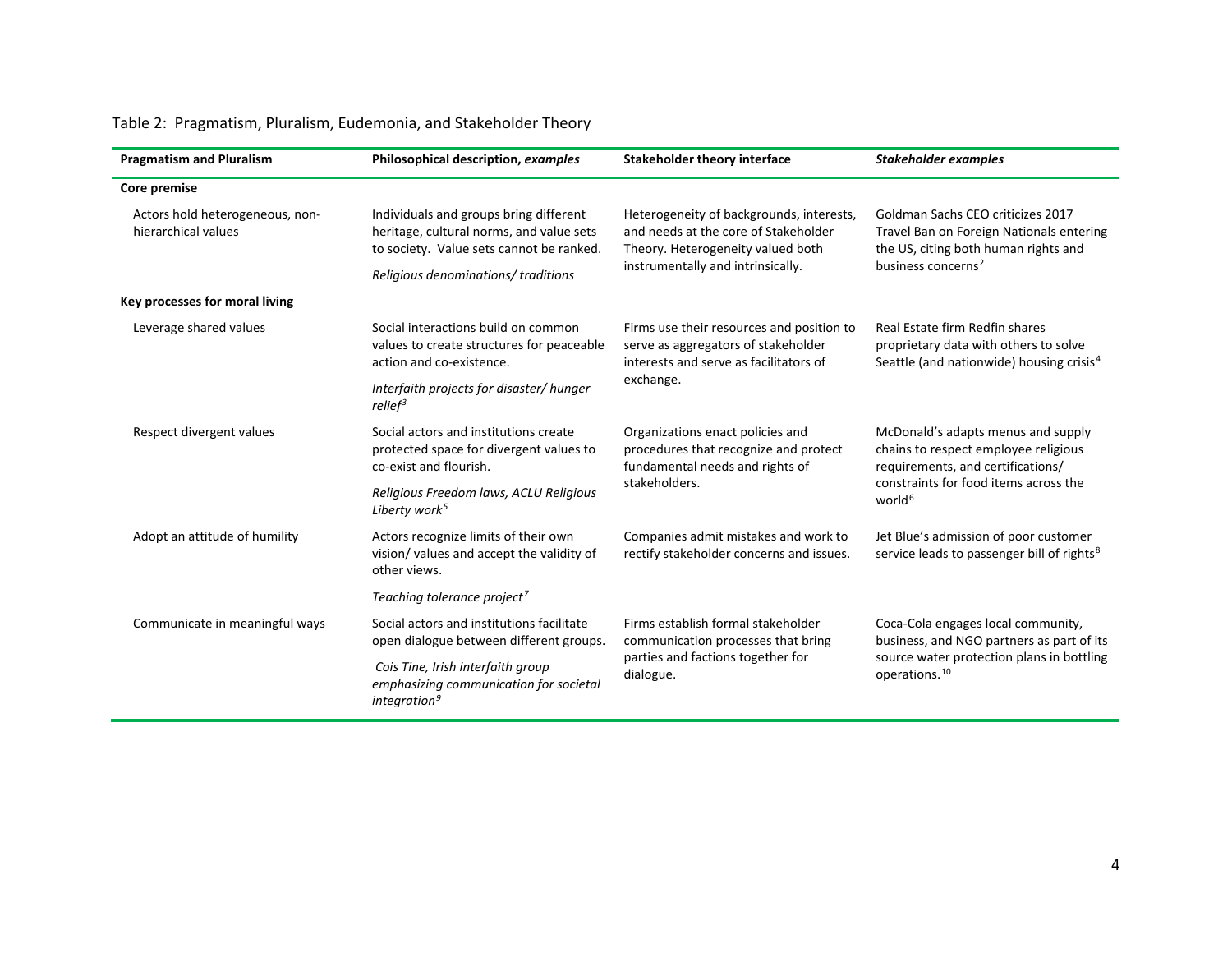# Table 2: Pluralism, Eudemonia, and Stakeholder Theory (cont.)

| Element                        | Description, examples                                                                                       | <b>Stakeholder theory interface</b>                                                                                                                    | <b>Stakeholder examples</b>                                                                                                                                      |
|--------------------------------|-------------------------------------------------------------------------------------------------------------|--------------------------------------------------------------------------------------------------------------------------------------------------------|------------------------------------------------------------------------------------------------------------------------------------------------------------------|
| <b>Eudemonia (Flourishing)</b> |                                                                                                             |                                                                                                                                                        |                                                                                                                                                                  |
| <b>Positive Emotion</b>        | Pleasant emotional state, described<br>most often as contentment, happiness,<br>or satisfaction.            | Organizational policies, products, or<br>processes that improve the quality of life<br>for stakeholders.                                               | EMC creates a suite of HR practices to<br>combine learning, challenge,<br>productivity, and fun in the workplace. <sup>11</sup>                                  |
|                                | The feeling after eating a favorite meal,<br>seeing a great movie, or viewing a<br>beautiful sunset         |                                                                                                                                                        |                                                                                                                                                                  |
| Engagement and flow            | A feeling of complete immersion in an<br>activity, forgetting the self, being "in the<br>zone."             | Formal activities and strategies that<br>facilitate stakeholder engagement with a<br>company's products or processes.                                  | Lego invites customers to co-design<br>Mindstorm <sup>®</sup> products, providing them<br>with tools to maximize their creativity. <sup>12</sup>                 |
|                                | A great day skiing, writing, or reading an<br>excellent novel                                               |                                                                                                                                                        |                                                                                                                                                                  |
| Positive Relationships         | Sustained interactions with other<br>individuals or groups that benefit all.                                | Companies encourage and promote<br>strong relationships with stakeholders,<br>but also between stakeholders.                                           | Google's cafeteria design provides space<br>and time for employees to interact,<br>crate, and strengthen relationships. <sup>13</sup>                            |
|                                | Marriage or other intimate partnerships,<br>friendships, acquaintances                                      |                                                                                                                                                        |                                                                                                                                                                  |
| Meaning                        | Affiliation with something larger than<br>mere self-interest. May be a cause,<br>ideology, or organization. | Firms provide opportunities and<br>platforms for employees, customers, and<br>other stakeholders to affiliate with a<br>cause or transcendent meaning. | Better World Books allows students and<br>others to donate books for resale as well<br>as projects to promote literacy in the<br>developing world. <sup>14</sup> |
|                                | Religious affiliation, membership in<br>service group such as Rotary                                        |                                                                                                                                                        |                                                                                                                                                                  |
| Achievement                    | Reaching goals, obtaining mastery,<br>winning, succeeding in endeavors                                      | Companies facilitate stakeholder growth<br>through mastery of new knowledge and<br>skills.                                                             | CodeEval creates app building and<br>programming competitions that allow<br>programmers to develop/ exhibit<br>mastery. <sup>15</sup>                            |
|                                | Obtaining a PhD degree, earning a<br>Michelin Star                                                          |                                                                                                                                                        |                                                                                                                                                                  |